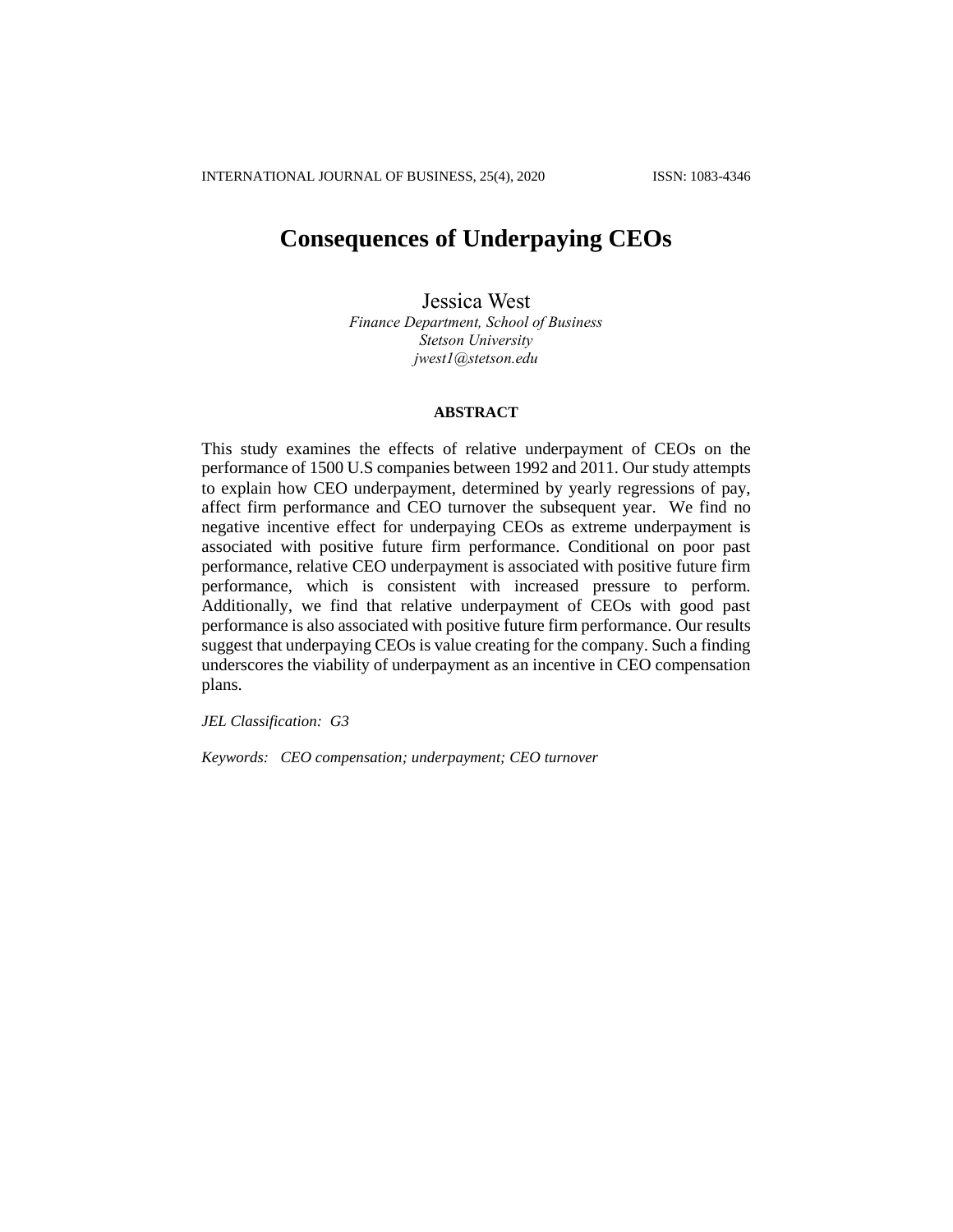Due to a huge increase in CEO pay for several decades, the justification of exorbitant compensation of CEOs has been debated. However, little to no attention is paid to the consequences of relative CEO undercompensation. Are all CEOs overcompensated? Given the range of CEO total compensation from \$ 3,077,000 to \$ 655,447,998 over 1992 to 2011, we can safely say that some CEOs are underpaid relative to their industry peers. For instance, Bloomberg Markets employed the notion of relative underpayment and compared the awards and performance of each of the 20 CEOs of North American banks to determine who was the most undercompensated (See Bloomberg Markets, Bloomberg, July 2013). Little is known and studied about the relative underpayment of CEOs but it is of practical importance to understand the reasons for such relative underpayment of CEOs and how it is related to future firm performance and CEO turnover. This paper attempts to draw more attention to relatively underpaid CEOs and determine the relationships among CEO relative underpayment, future firm performance, and CEO turnover.

Our study is the first study to examine why some firms choose to pay their CEOs below the market rate and how it affects firm performance and CEO turnover the subsequent year. We posit that relative underpayment of a CEO could be due to poor past performance. If underpayment is a result of poor past performance, underpayment may serve a role as a punishment for poor performance as well as a warning for plausible dismissal for continuous poor performance. We also consider various reasons for CEO underpayment. What if a CEO is getting underpaid despite his/her good past performance? In this case, CEOs are considered to be underappreciated by the firm despite CEO's good performance. Are underappreciated CEOs have less incentives to deliver performance or are they more likely to leave for a better placement? The purpose of this article is to examine these questions. These questions are of practical significance. If a firm's performance does not suffer, then it may be possible to reverse the trend in growth in CEO pay. There may be a good rationale for underpaying CEOs temporarily to provide motivation for better future firm performance. Firms could consider the implications of our findings and devise a strategy to relatively underpay their CEOs without sacrificing firm performance. We study the effect of such relative underpayment of CEOs on future firm performance to shed light on this issue. Previous studies on underpayment of CEOs relative to the CEO labor market rate do not focus on different reasons for underpayment and how they affect the relationship between underpayment and future firm performance as well as the relationship between underpayment and CEO departure.

In sum, we do not find negative motivational effects of underpaying CEOs. We find that both relative underpayment of CEOs with poor past performance and relative underpayment of CEOs with good past performance are associated with better future firm performance. This paper is the first study to consider all three sources of underpaying CEO and how they are related to future firm performance. We have shown that lower pay due to low CEO talent is associated with worse future firm performance whereas lower pay due to good agency is associated with positive future firm performance. More importantly, incentive effects of underpaying CEO is never studied before and we have shown that there is no negative incentive effects of underpaying CEO on future firm performance. Additionally, underpaid CEOs with good past performance did not show a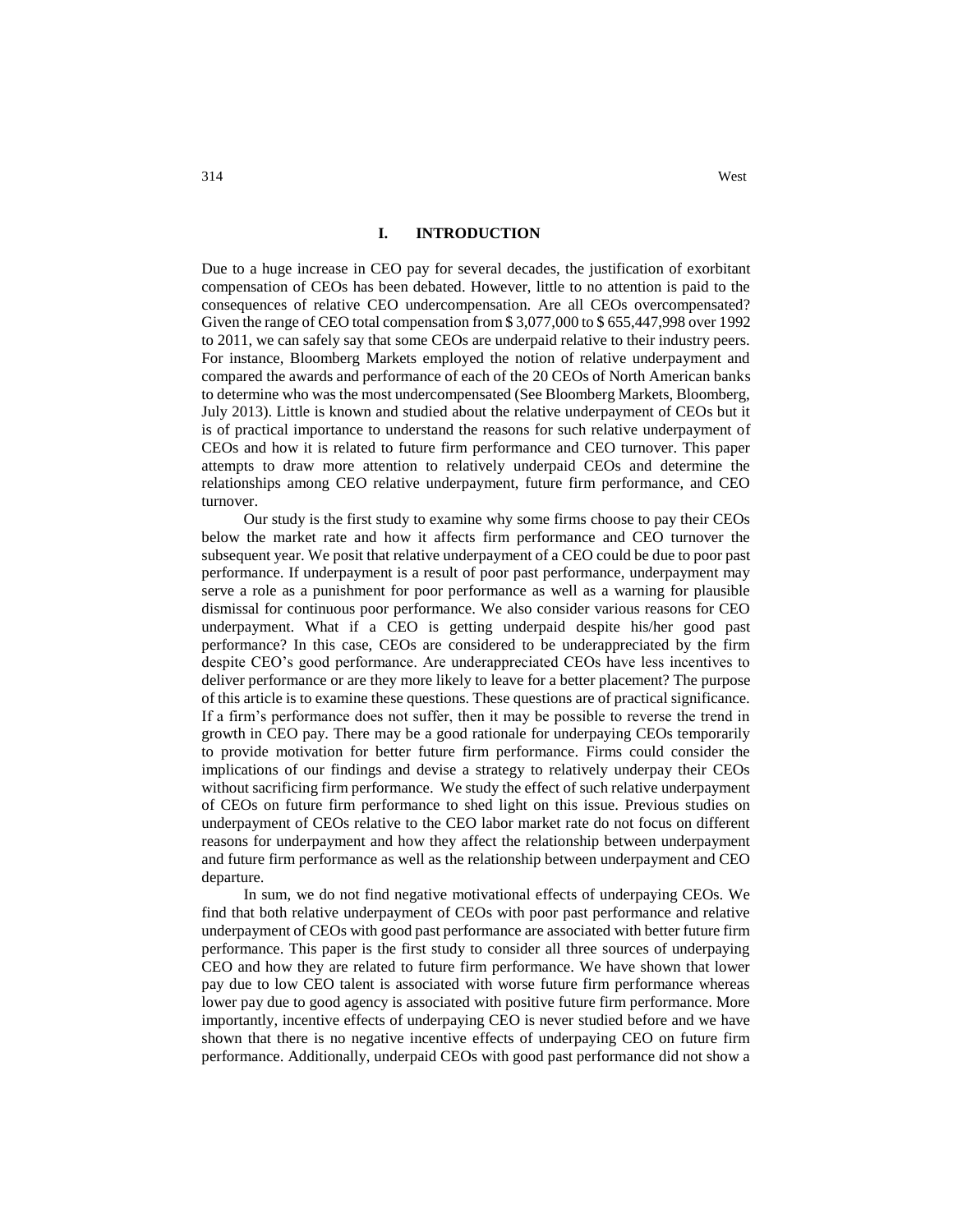high probability of voluntary departure. Our results imply that relatively underpaid CEOs with good past performance deliver a better future performance and they do not necessarily leave the firm despite unjustified underpayment. There may be other limitations such as job availability or social ties that prevent CEOs to leave the firm for a better placement. Results indicate that firms could take advantage of CEOs with good past performance who are willing to stay despite relatively low payment. We also find that both the underpayment of CEOs with poor past performance and the threat of dismissal are effective tools in delivering better future firm performance. When underpayment of CEOs is due to poor past performance, it can be justified since relative underpayment is associated with positive future firm performance. Such a relationship is intuitive in the sense that CEOs know that they may be dismissed after poor performance. We also find that CEOs with poor performance who could not deliver a better firm performance face high likelihood of dismissal. Our results suggest that underpaying CEOs is value creating for the company. Such a finding underscores the importance of an uninflated compensation plan for CEOs that will provide motivation for future firm performance. In a world filled with extremely overpaid CEOs and a society that is starting to speak out about surging executive compensation levels, this is a noteworthy finding.

In an attempt to explain how CEO relative underpayment based on past performance affects future firm performance in the subsequent year, our study sheds light on different factors affecting underpayment of CEOs and provides plausible explanations for the relationship between relative underpayment and future firm performance in each case. This paper contributes to CEO compensation literature by providing the examination to analyze the relationship between relative CEO underpayment and future firm performance. This paper is also one of the first paper to examine reasons for CEO underpayment and to document the link between relative CEO undercompensation and turnover, thus contributing to CEO turnover literature. This study also contributes to the study of CEO compensation relative to the CEO labor market literature and presents empirical evidence on the relationship between relative CEO undercompensation and future firm performance as well as the relationship between relative CEO undercompensation and CEO turnover by exploring different reasons for underpayment. The remainder of this paper is organized as follows: Section II presents the motivation and hypotheses of this study. Section III discusses the data and Section IV discusses methodology and variable descriptions. In Section V, we develop the empirical results. Also in section 5, we provide more tests to check the robustness of our findings. Finally, we provide our concluding remarks in Section VI.

# **II. MOTIVATION**

CEO compensation has long been the subject of heated debate for several decades among media, academia (Bebchuck and Fried, 2004), and public alike. People have been questioning the fairness of CEO compensation as the rise in pay continues to outpace increases in firm performance as well as increases in average worker's pay. For instance, CNN Money reports that Apple's CEO, Tim Cook with compensation of \$378 million in total, takes home more pay than 6,258 Apple workers' compensation. What's more, CNN Money notes that most fortune 50 CEOs took home an average 379 staffers' equivalent base pay. These are prolific examples that address core issues related executive compensation. Main topics currently studied in executive compensation include the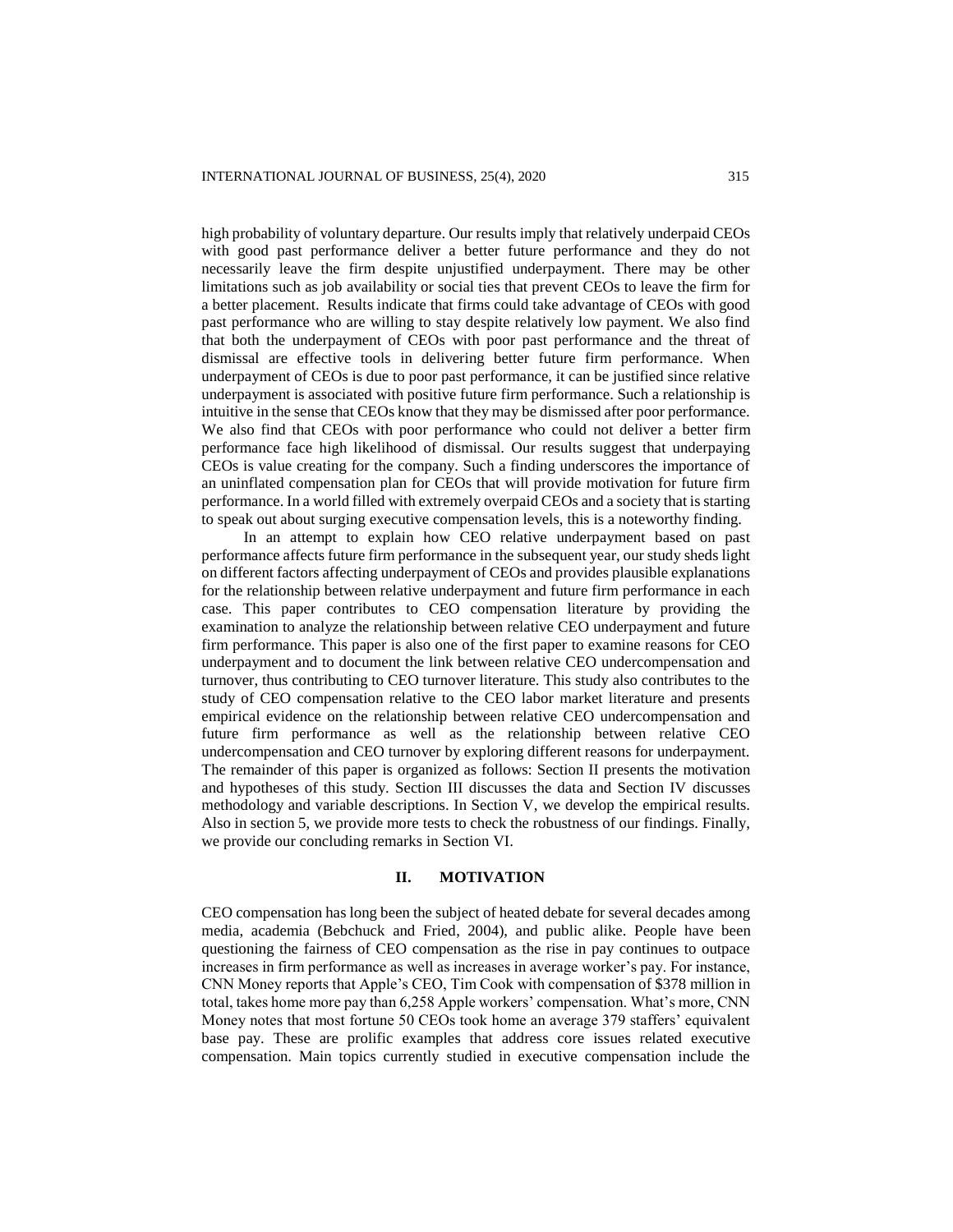overall rise in pay due to an increase in equity-based compensation, the pay sensitivity to performance, and the relationship between CEO pay and firm performance. Empirical evidence on the relationship between CEO pay and firm performance is not conclusive. Many researchers such as Bebchuk and Fried (2004), Bebchuk et al. (2006), Bertrand and Mullainathan (2001), and Crystal (1991) have long argued that executive compensation contracts are excessive since overcompensation is a byproduct of the CEO's influence within pay setting process. However, Murphy (1985) and Jensen and Murphy (1990b) find a statistically significant relationship between the level of pay and the performance of the firm. Other researchers such as Gabaix and Landier (2008), Himmelberg and Hubbard (2000), Kaplan and Rauh (2007), Kaplan and Minton (2006), and Rajgopal et al. (2006) argue that executive compensation contracts are fair and market-based as pay for performance sensitivity is high. These researchers attempt to address whether CEOs are overpaid based on how CEO compensation has been contracted to reflect past performance.

As argued by Weill (2009) such literature only provides indirect information on the incentives generated by compensation for performance. Habib and Ljungqvist (2005) directly investigate whether stock components of CEO compensation contribute by exerting a positive impact on firm value by reducing agency costs. They provide evidence of the incentive effects of stock components of CEO pay on the ability to reach the optimal Tobin's Q. Leonard (1990) and Hayes and Schaefer (2000) also address this link between pay and future performance by examining how compensation policy is related to firm's accounting performance. These studies show how CEO compensation influences firm performance without examining how negative excess CEO compensation may influence future firm performance. This paper is unique in that it examines *ex ante* motivational effects (a portion not captured by compensation) of CEO undercompensation on future firm performance. Although many studies investigate the relationship between the level of compensation and performance, the relationship between the relative negative excess compensation and future performance of the firm has not yet been studied extensively. Our study is one of the first studies to focus on underpayment of CEOs and employ negative residual values of appropriate pay in each year as the underpayment of CEOs to determine motivational effects of underpaying CEOs on future firm performance. As a result, our measure of underpayment is more inclusive and, thus, more useful to determine the incentive effects of CEO underpay on future firm performance.

As Fong et al. (2010) summarize, some scholars recently have argued that "relative evaluation within an industry" (Miller, 1995:1381) and the role of "executive labor market" (Ezzamel and Watson, 1998: 221) should be more considered to determine appropriate levels of CEO compensation. For instance, O'Reilly, Main, and Crystal (1988) and Porac, Wade, and Pollock (1999) show how the compensation of board of director members is related to the pay of CEOs in the focal firm. In addition, Ezzamel and Watson (1998) show that CEO under and overpayment ('relative to the going rate of executive labor market') has effects on future levels of CEO compensation. Wade, O'Reilly, and Pollock (2006) also show that relative CEO under- and overpayment has effects on the compensation and turnover of lower-level managerial employees. These studies emphasize the importance of considering relative CEO under- and overpayment and its potential consequences. Building upon this body of literature on relative CEO compensation, Fong et al (2010) show how the underpayment of CEOs relative to the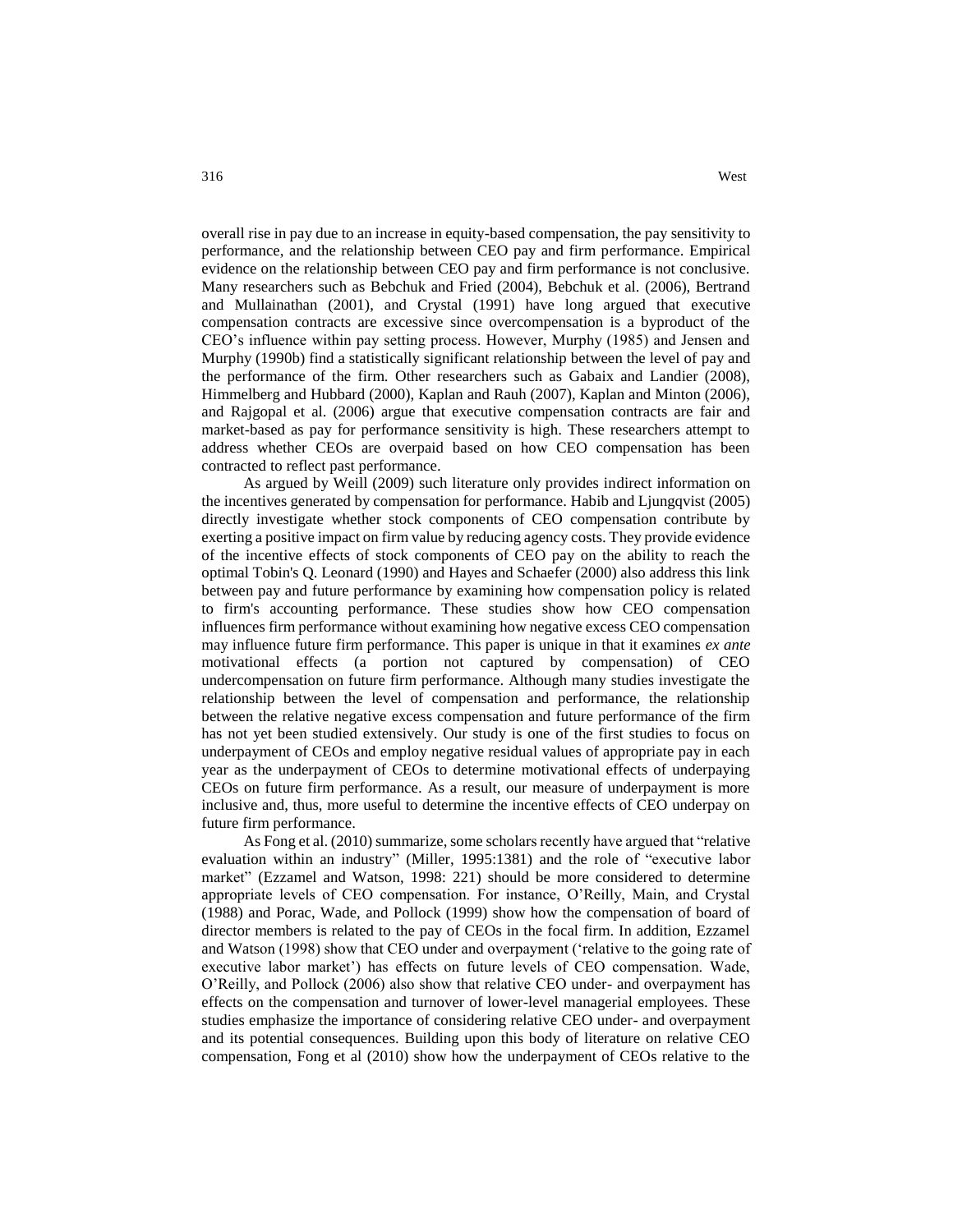CEO labor market rate is associated with the increase in size of the firm as well as voluntary withdrawing from the firm. They also find that an overpaid CEO would seek to improve firm profitability instead (Fong et al., 2010).

 This study presents empirical evidence on relationship between CEO's relative undercompensation and the future performance but differs from previous work on compensation in two ways. First, it focuses on relative undercompensation rather than the level of compensation. Undercompensation data is obtained from the residual values of first regression of appropriate pay and reflects the unexplained negative portion of pay relative to peers in the same industry, thus providing effects of relative undercompensation. Although Fong et al. (2010) also employ wage equation (Wade et al., 2006; Watson et al., 1996) to determine underpayment relative to the labor market rate, their method of how to calculate the effects of deviations in CEO pay from labor markets is different than ours. Additionally, they examine how overcompensation or undercompensation is related to changes in firm size, firm profitability, and CEO withdrawal whereas we investigate if relative underpayment of CEOs has motivational effects on future firm performance by examining different reasons for underpayment. Second, it investigates the motivational effects of underpayment on future firm performance rather than the motivational effects of CEO compensation structure on future firm performance. Most research currently focuses on explaining whether compensation influences future firm performance and how it does so. For instance, both Murphy (1998) and Hall and Liebman (1998) examine the sensitivity of CEO compensation to variations of the stock price.

Additionally, this study contributes to CEO turnover literature. Previous studies on CEO turnover focus on finding determinants of CEO dismissal. Many studies (Coughlan and Schmidt, 1985; Warner, Watts, and Wruck, 1988; Weisbach, 1988) have analyzed CEO turnover and it is well known fact that there is an increased likelihood of CEO dismissal following poor performance (e.g., Coughlan and Schmidt, 1985; Warner, Watts, and Wruck, 1988; Weisbach, 1988; Parrino, 1997). Specifically, Weisbach (1988) and Murphy and Zimmerman (1993) provide evidence that earnings are a significant predictor of CEO turnover. Hemalin and Weisbach (1988) find out that share prices reflect the market's expectations regarding the CEO's continued employment.

Some studies focus on relative peer performance and its impact on CEO dismissal. Warner, Watts, and Wruck (1988), for example, examine CEO turnover and find that stock returns relative to the overall market are a better predictor of CEO turnover than absolute performance. Mock, Shleifer, and Vishny (1989) examine turnovers of entire top management teams and find that industry shocks are filtered from the dismissal decision. Barro and Barro (1990) also find evidence that supports complete filtering of peer performance in CEO turnovers. Building on previous research in agency theory by Holmstrom (1982), and Antle and Smith (1986), Gibbons and Murphy (1990) find that both market-wide shocks and industry shocks are filtered from stock price performance for the CEO dismissal decision. Defond and Park (1999) show that industry-adjusted earnings factor more strongly into turnover decisions for firms in less concentrated industries. Building on these previous studies on CEOs, we also examine how underpayment of CEO conditional on good or bad performance is related to CEO turnover.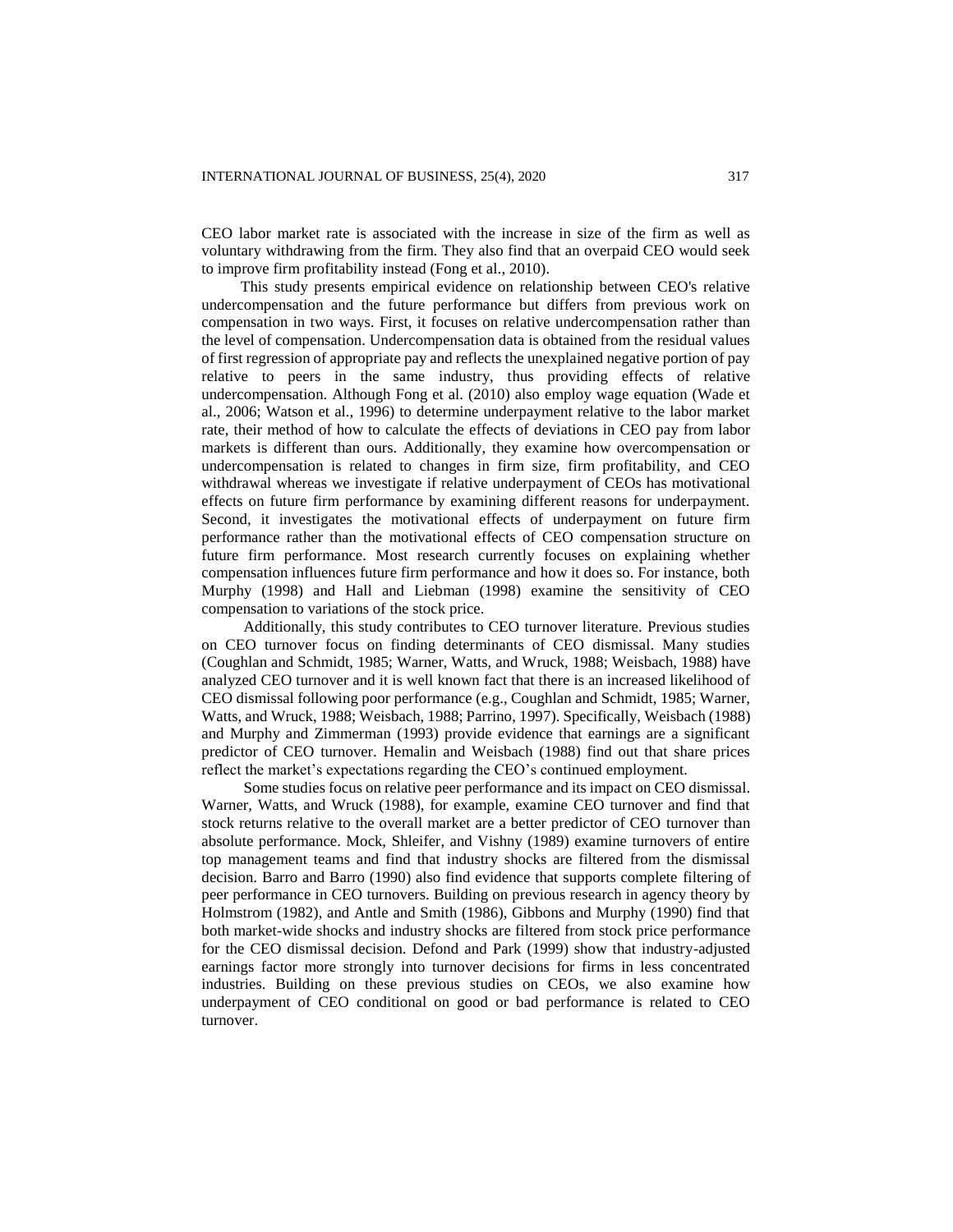This study examines CEO undercompensation, provides reasons for CEO underpayment and analyzes the relationship of CEO undercompensation to future firm performance and CEO dismissal. Stated formally, this becomes:

*H1: CEO undercompensation lowers the value of a firm since appropriate executive compensation is determined by balancing an executive's marginal contribution to firm value with related marginal cost of compensation.*

For underpayment, we consider two different cases of CEO underpayment: (1) underpayment due to poor past performance, and (2) underpayment despite good past performance. Gao, Harford, and Li (2009) find that a large CEO pay cut is triggered by poor stock performance. Although we are using relative CEO underpayment, we could infer that relative underpayment is triggered by poor past performance. Thus, we hypothesize that underpayment is a result of poor past performance. Some firms with poor performance may choose to dismiss an executive if they could attribute poor performance to CEO's low ability. However, given the high costs associated with replacement, firms may be more careful. They may provide one or two more periods for CEOs to turn around firm performance before dismissal. In this setting, underpayment serves as a warning before dismissal. We measure bad performance as two consecutively negative industry-adjusted buy and hold returns among underpaid CEOs. Given strong support for relative peer performance as a determinant of CEO dismiss in many studies (e.g., Holmstrom, 1982; Antle and Smith, 1986; and Gibbons and Murphy, 1990), we employ two consecutively negative industry-adjusted buy and hold return. If underpayment is a part of an appropriate compensation scheme, underpayment should be effective in producing improved performance. Gao, Harford, and Li (2009) find that pay cuts lead to greater performance improvements due to its incentive effects. Thus, we hypothesize the following:

### *H2: Conditional on poor performance, CEO underpayment is positively associated with future firm performance.*

Gao, Harford, and Li (2009) further find that improved performance by a CEO that had received a pay cut was rewarded with an increase in pay, whereas continued poor performance resulted in CEO dismissal. We therefore also examine pay increases and dismissal rates for CEOs. We hypothesize that underpaid CEOs who deliver better future performance despite poor past performance may be positively associated with an increase in pay as CEOs who are relatively underpaid can reduce dissonance by increasing their outcomes such as rewards (Greenberg, 1990). How about CEOs who could not deliver a better future performance? As Gao, Harford, and Li (2009) find that continued poor performance after a pay cut result in CEO dismissal, we hypothesize that underpaid CEOs who couldn't deliver better future performance after poor past performance may face a higher probability of dismissal. Formally stated, this becomes:

## *H3a: Better subsequent firm performance of underpaid CEOs is positively associated with a pay increase.*

*H3b: Unimproved subsequent firm performance of underpaid CEOs is positively associated with the probability of dismissal.*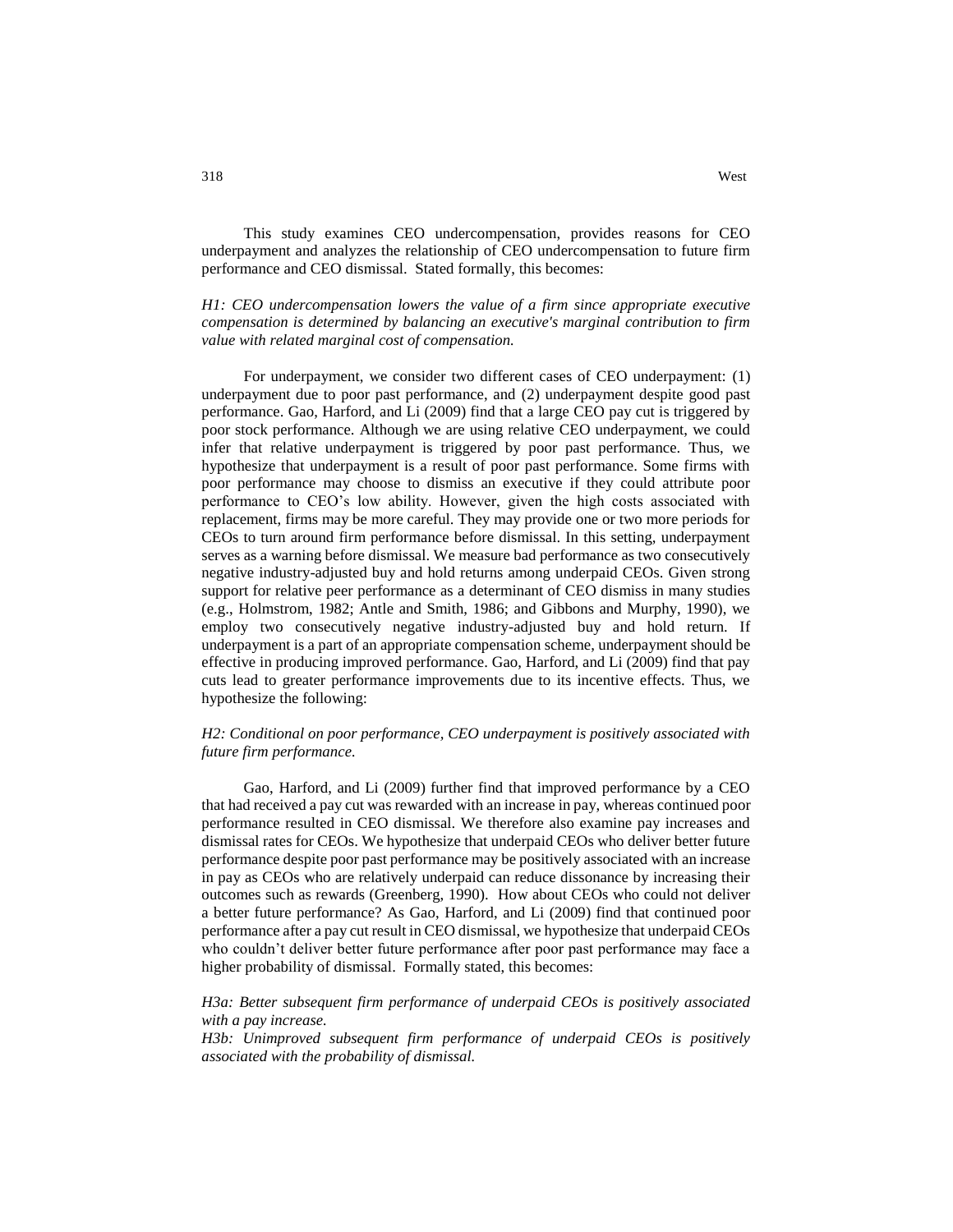Second, we consider another reason for underpayment and hypothesize that underpayment conditional on good past performance is a result of inadequate pay setting practice. Firms may realize that they do not need to pay an incumbent executive the market pay of a new external hire. Firms may be over-estimating the CEO's cost of relocation thus justifying underpayment of CEOs. According to researchers such as Simon (1947), Marris (1964), McCleland and Boyatzis (1982), and Davis, Schoorman, and Donaldson (1997), CEOs tend to have high levels of achievement motivation. Thus, we hypothesize the following:

# *H4: Under-paid CEOs with good past performance which is defined as two consecutively positive industry-adjusted buy and hold return are expected to deliver superior performance.*

Additionally, for those who stay with the firm, we expect to see an increase in pay the following year, which provides an incentive for relatively underpaid CEOs with good past performance to perform again and stay with the firm. Other factors, such as the limited availability of better jobs, CEO's loyalty to the company, CEO's age, CEO's tenure and a high perceived cost of relocation may also determine the choice of underpaid CEOs with good past performance to remain with their firm. Meanwhile, CEOs who are underpaid despite their good past performance may leave for desirable external alternatives. According to Ezzamel and Watson (1998) and Fama (1980), significant underpayment of a CEO to the market rate would lead to that executive being hired by other firms that are willing to pay the market rate. Wade et al. (2006) and Zenger (1992) show that inequity in pay does lead to voluntary turnover among lower level employees. Moreover, Fong et al. (2010) find that CEO underpayment is associated with voluntary CEO departures. Thus, we hypothesize the following;

# *H5: Underpaid CEOs with good past performance face high probability of voluntary departure.*

In an attempt to explain how CEO underpayment based on one year performance affects subsequent firm performance, our study shed lights on different factors affecting underpayment of CEOs and provide plausible explanations for the relation between underpayment and future firm performance in each case. In addition, our tests provide evidence how underpayment conditional on good or bad performance relate to CEO dismissal or voluntary departure.

### **III. DATA**

The sample of firms used in this paper is comprised of the largest 1,500 firms in the United States, as found in the Standard and Poor's Super-Composite 1500. All available information on CEOs is obtained from Compustat's "Execucomp" database, which covers CEOs in the S&P 500, the S&P Mid-Cap 400, and the S&P small -Cap 600 from 1992 to 2011. The data on CEO turnover is obtained from Execucomp, and a turnover event is identified as a change in CEO from one year to the next. Other performance measures such as net income, return on assets, and sales are obtained from the Compustat database. Buy and hold return data is obtained from the Center for Research in Security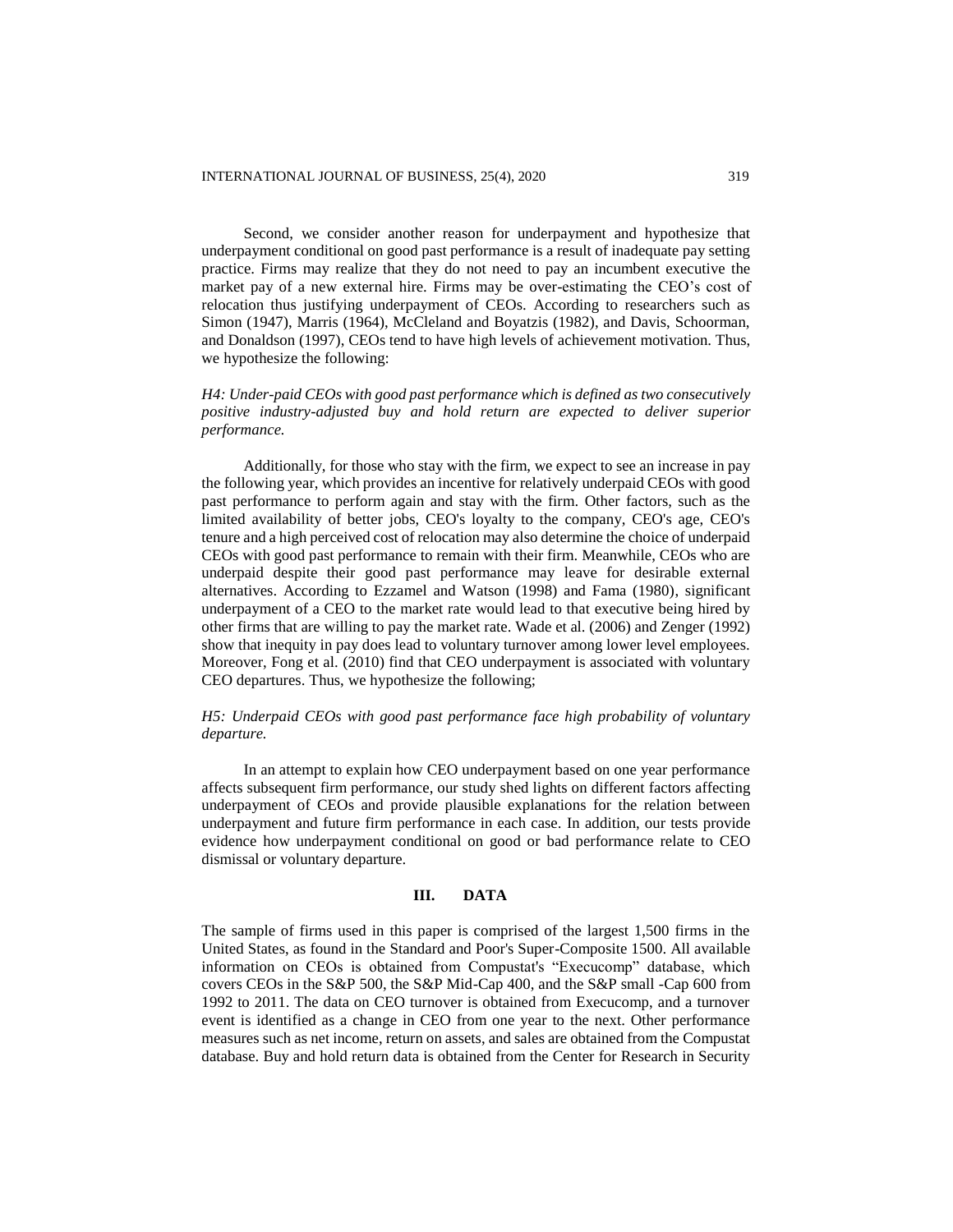Prices (CRSP) database. Data on CEO compensation is merged with firm financial data from Compustat and the stock market performance data from Center for Research in Security Prices (CRSP). A total of 17,240 observations are employed and analyzed for this study.

We identify all instances of CEO turnover in Execucomp and find an overall CEO turnover rate of 12.09% for sample from 1992 to 2009. Using Lexis Nexis we identify the CEOs with involuntary or forced departure using a keyword search in news articles. We classify the CEOs who were fired as "dismissal" and all other CEO departures as "voluntary departure." This is admittedly conservative since many CEOs are given the opportunity to leave "for personal reasons" or some other explanation. Any bias that this decision might cause works against finding evidence consistent with our hypotheses. For our overall sample, we find a CEO dismissal rate of 1.54% and a voluntary departure rate of 10.55%. Dismissals comprise 12.7% of all turnovers.

### **IV. METHODLOGY**

To test the effects of CEO undercompensation on future firm performance, two stages of regression are employed. Residuals from the first regression of the pay model represent any unexplained portion of CEO pay in each year. First, we examine the mean pay of the year using the entire sample in the first stage regression; which we define as appropriate pay. Assuming proper control of factors that determine CEO compensation, the positive (negative) residual should reflect the unexplained overcompensation (undercompensation) of CEOs. Controls used on the first stage regression include firm attributes such as the buy and hold return, current year's sale, prior year's return on asset, standard deviation of ROA over five years, and standard deviation of BHR over five years. CEO compensation is the dependent variable. We perform the following first stage ordinary least squares (OLS) regression year by year:

$$
CEOPay_{it} = \beta_0 + \beta_1 BHR_{it} + \beta_2 Sale_{it} + \beta_3 ROA_{it} + \beta_4 StdDevBHR_{it-1,t-4} + \beta_5 StdDevROA_{it,t-4} + \beta_6 InvestOpp_{it,t-4} + \varepsilon_{it}
$$
 (1)

The definition of variables are presented in the appendix. Accounting performance variables including accounting performance and the stock market performance variable are used to control for the effects of performance on CEO compensation. Return on assets for accounting performance and buy and hold returns for stock performance are used. As surveyed by Murphy (1998), many studies of executive compensation have examined these measures of firm performance.

To control for the effects of firm size on CEO compensation, size variables such as reported sale are included. To control for industry effects on CEO compensation, we include industry fixed effects using 49 industry classifications. The firm's year-end adjusted book-to-market ratio is averaged over the past five years, ending the year prior to the year in which CEO compensation was awarded and capturing the investment opportunities of the firm. Motivated by other empirical research on compensation such as Smith and Watts (1992) and Core (1997), we include measures of firm risk as a determinant of the level of compensation. Evidence observed by Banker and Datar (1989) suggests that compensation risk may either increase or decrease with firm risk. Cyert et al. (1997) also report higher CEO compensation with greater stock return volatility. The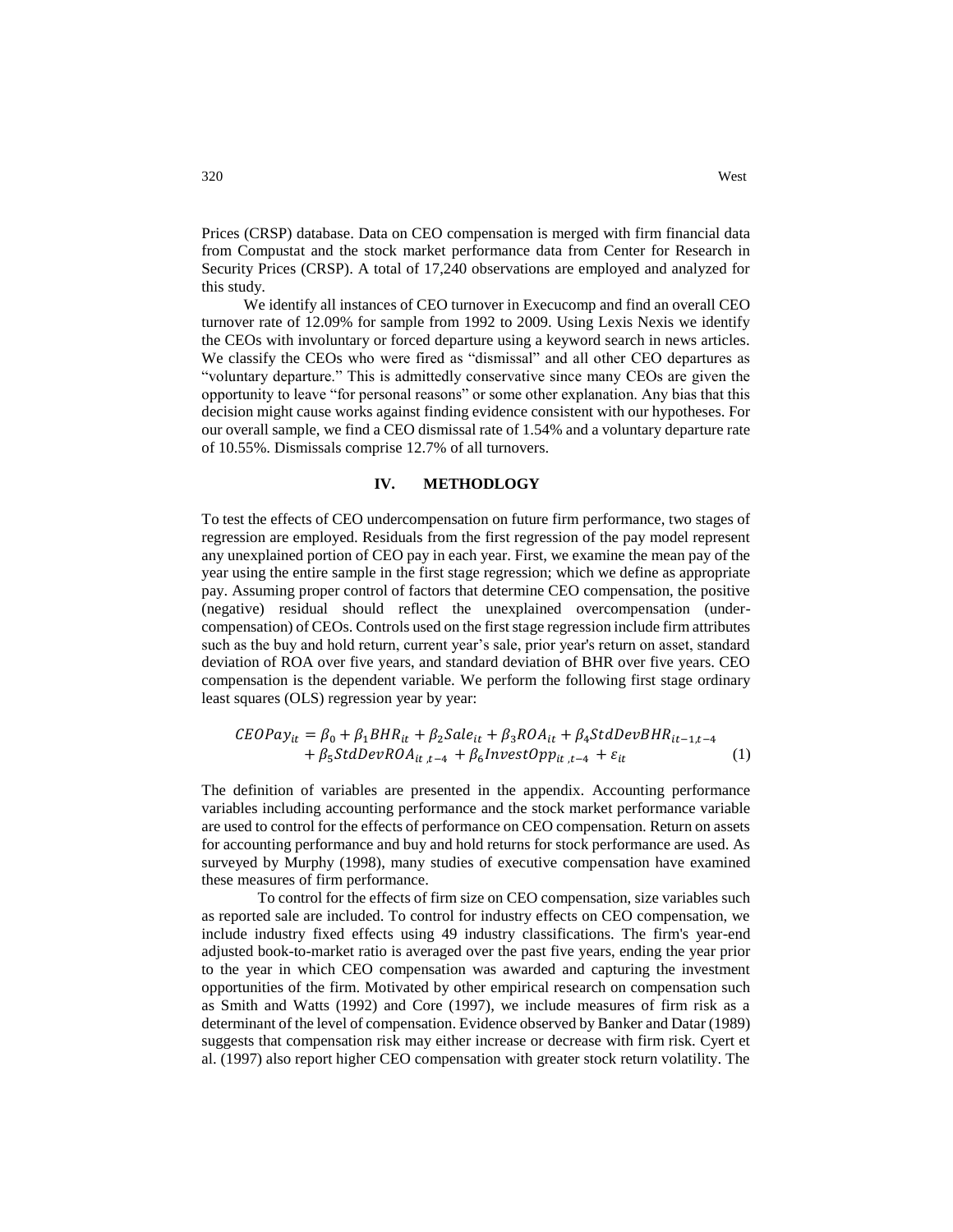standard deviation of the annual stock market return for the past five years and the standard deviation of the annual corporate return on assets for the past five years are controlled for the firm's risk.

All control variables and performance variables included on the first regression are motivated by the pay model of Core, Holthausen, and Larcker (1999) although their governance variables are not included since we are focusing rather on the appropriate process of pay with the economic determinants of pay. A table with a brief definition of all the variables used in first stage OLS regression is included in Appendix.

Negative residual values obtained from the first stage yearly regression are then stacked together over a sample period, from 1992 to 2011. To test how undercompensating CEOs can affect firm performance, a second stage OLS regression is employed. Firm performance variables including buy and hold return and Return on Assets (ROA) are included to control for both stock market and accounting performance, respectively. Both variables are industry mean-adjusted using the Fama French 49 industry classifications in each year. Using industry mean-adjusted ROA as the dependent variable, the second stage regression attempts to ascertain the relationship between undercompensation at year *t* and accounting performance at year *t*+1. Standard deviation of ROA over the past five years and sales at year *t* are controlled.

We perform the following second stage ordinary least squares (OLS) regression:

# $AdjustedROA_{it+1} = \delta_0 + \delta_1 Underpayment_{it} + \delta_2 Underpay*Underpay_{it}$  $+\delta_{3} StdDevROA_{it,t-4} + \delta_{4} Sale_{it} + \delta_{5} EquityRatio_{it} + \varepsilon_{it}$  (2)

The definition of variables are presented in the appendix. A total of 20 OLS regression results from 1992 to 2011 are compiled to create a panel of data with the positive or negative residual value of the CEO compensation for that year. Joint F testing shows that all the variables used in first stage of the OLS regression are jointly significant at both the 5% and the 1% level across all the sample years. Using the residual values of compensation, we created the over- and undercompensation variables for the year *t*. These two main over- and undercompensation variables are main interest variables used in a second stage regression to test how CEO over- and undercompensation affect the future firm performance. Since the factors that lead to under and overcompensation of CEOs are different, this paper focuses on how undercompensation of CEOs affects future firm performance. Negative significant coefficients on the undercompensation variable indicate that undercompensation leads to worse firm performance. Additionally, a squared term of underpayment is included in order to capture the non-linear relationship between undercompensation of CEOs and firm performance during the subsequent year.

Return on assets is employed as a dependent variable<sup>1</sup>. Our future accounting performance variable is industry mean-adjusted using the Fama/French 49 industry classifications in each year. We control for the standard deviation of ROA over the past five years and sales in year *t*. Allowing for a nonlinear relationship between CEO undercompensation and future firm performance, we include squared terms of underpayment.

Following Core, Holthausen, and Larcker (1999), we include the reported sales of each firm, ROA, and the standard deviations of ROA over the past five years. Since Hall and Liebman (1998) report that the vast majority of variation in executive wealth associated with changes in firm value stems from executives' holdings of stock and stock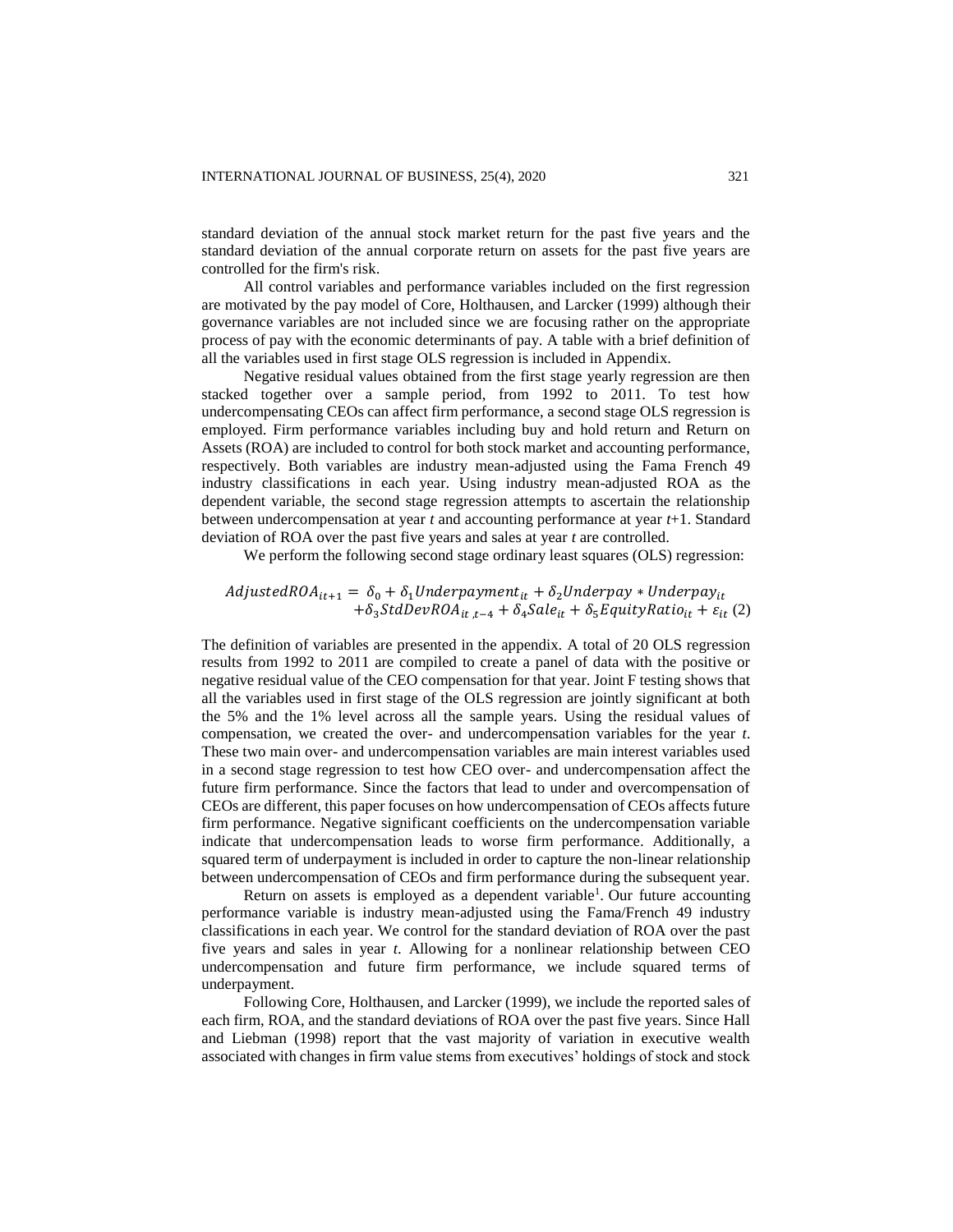options, we need to control for incentive effects of pay structure on future firm performance<sup>2</sup> . The equity ratio is defined as a ratio of equity payment over total compensation and is included to control the incentive effects of equity payment on performance due to pay structure. Equity payment includes the total value of the restricted stock granted, the total value of stock options granted using the Black-Sholes model, and the fair value of all stock awards during the year. We control for all economic determinants of accounting performance so that we can ensure that any relationship between underpay and future performance could not be attributed to these other determinants of accounting performance. Included in Appendix is a table that shows a brief description of all variables employed on second stage regression on accounting performance variable.

#### **V. RESULTS**

### **A. Descriptive Statistics**

Table 1 Panel A reports descriptive statistics on all employed variables from 1st and 2nd stage regression for the sample over 1992–2011. We employ total compensation from Execucomp, and is in thousands. Panel A of Table 1 lists samples that are actually used in the 2nd stage regression. We winsorized CEO undercompensation at the 1% level. Refer back to Appendix for detailed variable descriptions. Table 1 Panel B shows a correlation matrix for all employed independent variables of the second stage regression. None of the independent variables on our second regression shows highly significant correlation with each other.

| Panel A: Summary Statistics |           |           |                   |            |          |        |
|-----------------------------|-----------|-----------|-------------------|------------|----------|--------|
| Variable                    | Obs       | Mean      | Std. Dev.         |            | Min      | Max    |
| AdjROA                      | 17,240    | 0.005     | 0.068             |            | $-0.502$ | 0.217  |
| AdjBHR                      | 17,033    | $-0.003$  | 0.043             |            | $-0.155$ | 0.395  |
| Underpayment                | 17,240    | 2.968     | 2.264             |            | 0.000    | 10.121 |
| Underpayment <sup>2</sup>   | 17,240    | 0.014     | 0.020             |            | 4.27E-11 | 0.102  |
| StdDevROA                   | 17,240    | 0.040     | 0.069             |            | 0.001    | 2.753  |
| <b>StdDevBHR</b>            | 17,240    | 0.030     | 0.025             |            | 0.000    | 0.253  |
| Sale                        | 17,240    | 14.332    | 1.361             |            | 6.216    | 19.813 |
| EquityRatio                 | 17,240    | 0.295     | 0.262             |            | 0.000    | 1.000  |
| <b>BTM</b>                  | 17,206    | 1.825     | 1.287             |            | 0.475    | 36.189 |
| Panel B: Correlation        |           |           |                   |            |          |        |
|                             |           | Underpay- | Underpay-         | StdDev     |          | Equity |
|                             | AdjROA    | ment      | ment <sup>2</sup> | <b>ROA</b> | Sale     | Ratio  |
| AdjROA                      |           |           |                   |            |          |        |
| Underpayment                | $0.035*$  | 1         |                   |            |          |        |
| Underpayment <sup>2</sup>   | $0.037*$  | $0.943*$  | 1                 |            |          |        |
| StdDevROA                   | $-0.171*$ | 0.003     | 0.014             | 1          |          |        |
| Sale                        | $0.116*$  | $0.497*$  | $0.467*$          | $-0.307*$  | 1        |        |
| EquityRatio                 | $-0.004$  | $-0.126*$ | $-0.116*$         | $0.038*$   | $0.133*$ | 1      |

#### **Table 1** Sample overview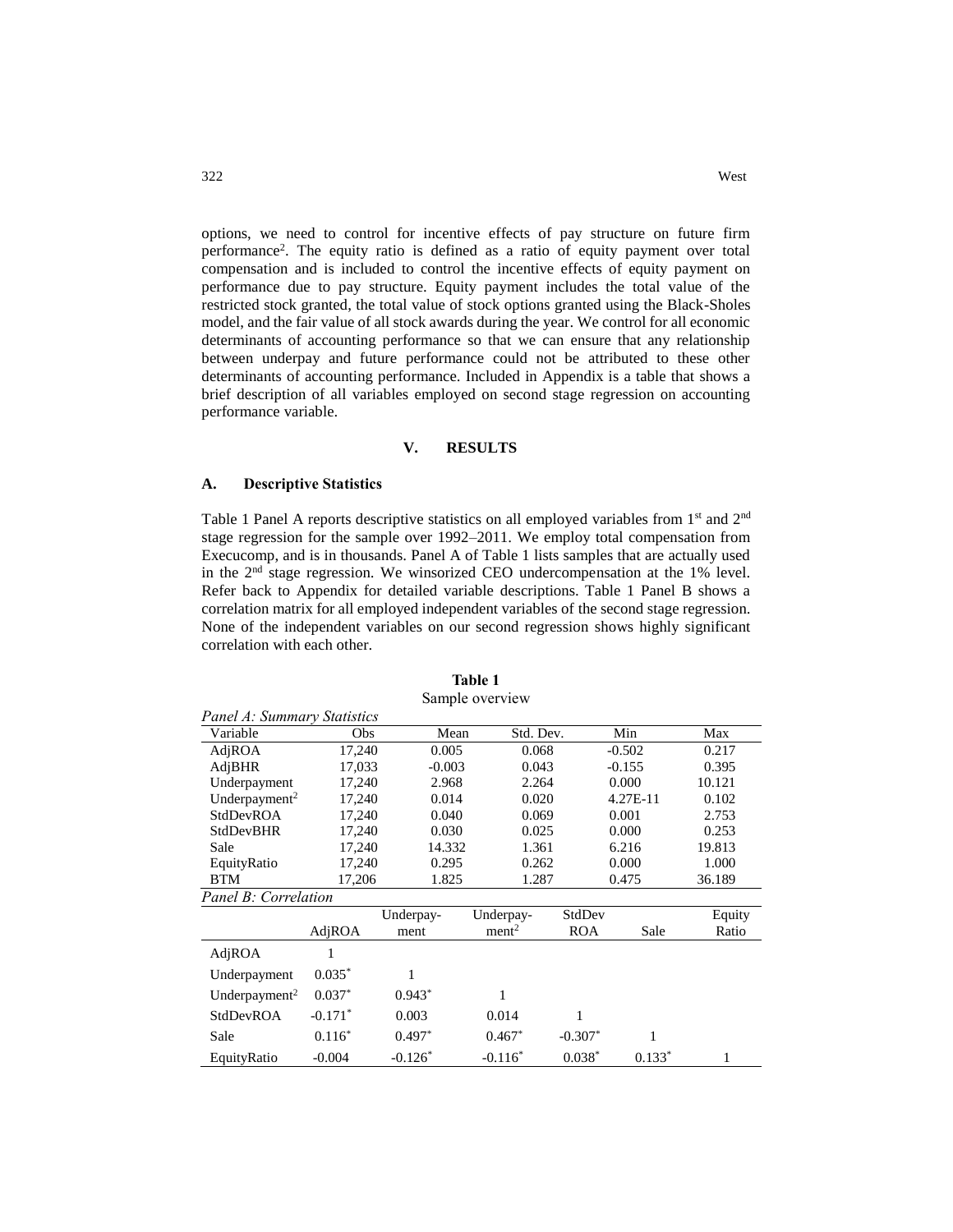### **B. Empirical Analyses**

Our basic results are found in Table 2. We first winsorized our underpayment (in millions) at 1%. We use return on total assets as our dependent variable for accounting performance and we adjust ROA with industry mean using 49 industry classifications. The results are reported in the first five columns of Table 2 and they suggest that CEO underpayment has a U-shaped relationship with future accounting performance, as proxied by firm's return on asset. We find a positive significant coefficient on underpayment and a negative significant coefficient on squared term of underpayment. Such a finding implies that underpaying the CEOs is negatively related to future accounting performance up to certain point and underpayment beyond that point leads to better future accounting performance. Our finding is not consistent with our hypothesis that undercompensation of CEOs lower firm value as we find that moderate underpayment is value destroying whereas extreme underpayment is value creating for the firm. Note that significance of coefficients on both underpayment and squared term of underpayment disappears once we cluster by Gvkey in column 5.

Given no negative incentive effects of underpayment, we consider the possibility that underpaid CEOs may manipulate earnings in order to achieve a better future performance. Thus, we suspect that the U-shaped relationship between underpayment and future accounting performance could be due to earnings management so we adjust for accrual. According to a basic accounting equation, earnings are composed of an accrual component and a cash component. Many studies to date have utilized a balance sheet approach to determine the accrual component of earnings. Balance-sheet-based accrual is estimated as follows:

$$
ACCR\_BS = [(\Delta CA - \Delta Cash) - (\Delta CL - \Delta STD) - Dep]/\text{Avass} \tag{3}
$$

where ACCR\_BS is accruals computed using consecutive changes in the balance sheet data items; ΔCA is changes in total current assets (Compustat ACT); ΔCash is changes in cash and short-term investments (Compustat CHE); ΔCL is changes in total current liabilities (Compustat LCT); ΔSTD is changes in debt in current liabilities (Compustat DLC); Dep is depreciation and amortization expenses from the income statement (Compustat DP); and Avass is average total assets (Compustat AT).

Underpaid CEOs may also be under a lot of pressure to deliver better performance thus leading to earnings management. To account for earnings management, we subtract accruals from return on asset (both figures are scaled by total asset). Results after controlling for accruals are reported on last five columns of Table 2. Once we control for accruals in the second stage, we observe a consistent U-shaped relationship between overpayment and future accounting performance. After controlling for firm fixed effects with clustering by Gvkey, we find that only extreme underpayment is positively related to future firm performance. Coefficient on squared term of underpayment is statistically significant at 99% confidence level. Results indicate that one standard deviation increase in squared term of underpayment is associated with 0.03122 increase in industry-adjusted return on asset. Resulted change in industry adjusted ROA of 0.03122 is economically significant when we compare it to mean of industry adjusted ROA of 0.005.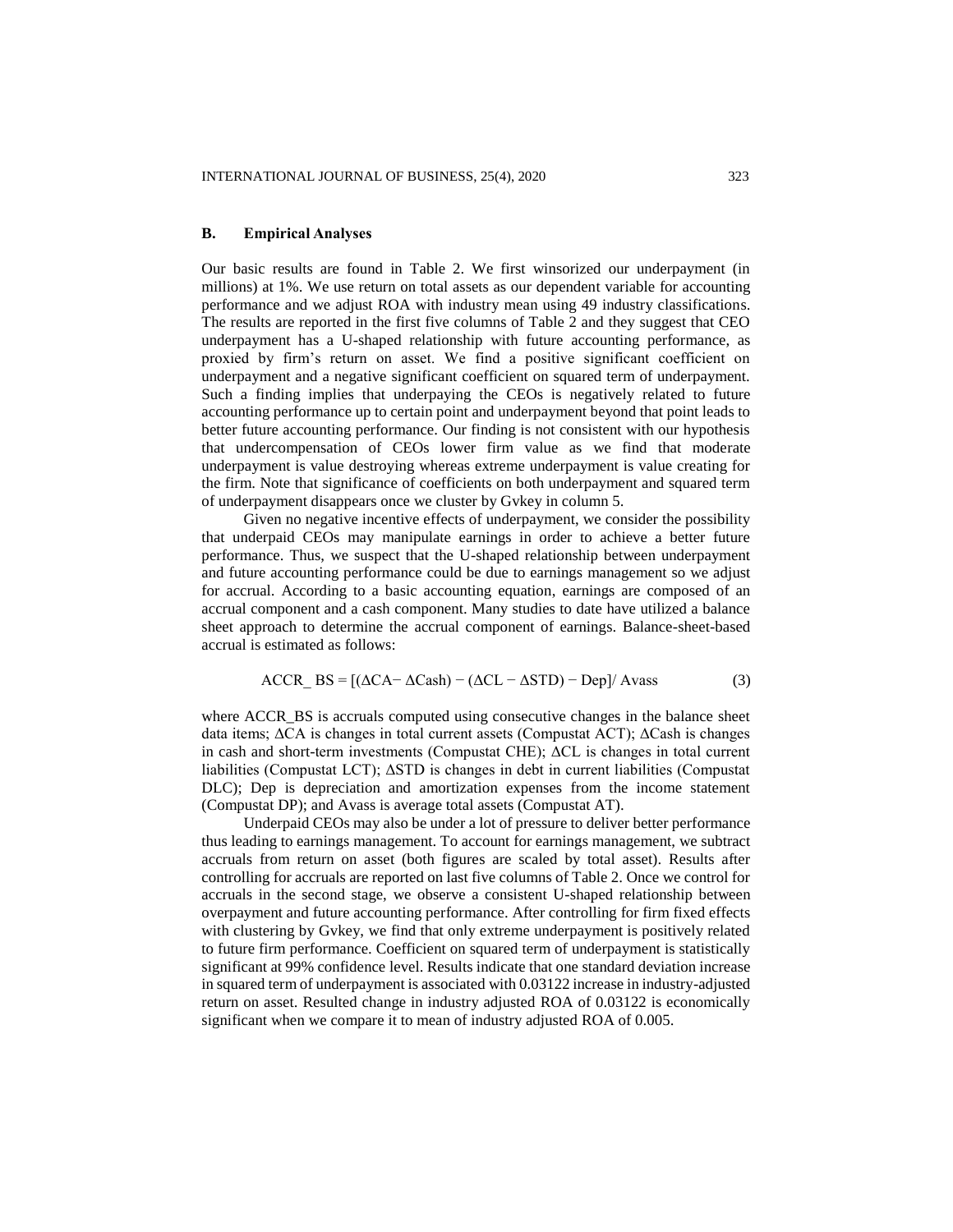| 324 | West |
|-----|------|
|-----|------|

**Table 2** Underpayment and future performance

|                           |             |             | Adjusted ROA |                | <b>Accrual-Adjusted ROA</b> |             |             |             |             |             |
|---------------------------|-------------|-------------|--------------|----------------|-----------------------------|-------------|-------------|-------------|-------------|-------------|
|                           |             | 2           | 3            | $\overline{4}$ | 5                           | 6           |             | x           | 9           | 10          |
| Underpay-ment             | 0.000       | $-0.001*$   | $-0.001*$    | $-0.001**$     | $-0.001$                    | $0.007***$  | $-0.008***$ | $-0.007***$ | $-0.004***$ | $-0.004$    |
|                           | [0.000]     | [0.001]     | [0.001]      | [0.001]        | [0.001]                     | [0.001]     | [0.002]     | [0.002]     | [0.002]     | [0.004]     |
| Underpayment <sup>2</sup> |             | $0.146*$    | $0.146*$     | $0.152**$      | 0.152                       |             | $1.607***$  | $1.578***$  | $1.561***$  | $1.561***$  |
|                           |             | [0.076]     | [0.076]      | [0.076]        | [0.144]                     |             | [0.199]     | [0.199]     | [0.198]     | [0.401]     |
| StdDevROA                 | $-0.146***$ | $-0.148***$ | $-0.147***$  | $-0.145***$    | $-0.145***$                 | $0.111***$  | $0.132***$  | $0.107***$  | $0.068***$  | 0.068       |
|                           | [0.008]     | [0.008]     | [0.008]      | [0.008]        | [0.030]                     | [0.021]     | [0.020]     | [0.020]     | [0.021]     | [0.076]     |
| Sale                      | $0.004***$  | $0.003***$  | $0.004***$   | $0.004***$     | $0.004***$                  | $0.009***$  | $0.012***$  | $0.009***$  | $0.005***$  | $0.005*$    |
|                           | [0.000]     | [0.000]     | [0.000]      | [0.000]        | [0.001]                     | [0.001]     | [0.001]     | [0.001]     | [0.001]     | [0.003]     |
| EquityRatio               | $-0.002$    |             | $-0.002$     | $-0.003$       | $-0.003$                    | $0.048***$  |             | $0.047***$  | $0.055***$  | $0.055***$  |
|                           | [0.002]     |             | [0.002]      | [0.002]        | [0.003]                     | [0.005]     |             | [0.005]     | [0.005]     | [0.009]     |
| Fyear                     |             |             |              | Yes            | Yes                         |             |             |             | Yes         | Yes         |
| Gvkey                     |             |             |              |                | Yes                         |             |             |             |             | Yes         |
| Constant                  | $-0.040***$ | $-0.037***$ | $-0.038***$  | $-0.044***$    | $-0.044**$                  | $-0.210***$ | $-0.216***$ | $-0.193***$ | $-0.148***$ | $-0.148***$ |
|                           | [0.006]     | [0.006]     | [0.007]      | [0.012]        | [0.018]                     | [0.017]     | [0.017]     | [0.017]     | [0.030]     | [0.051]     |
| <b>Observations</b>       | 17,240      | 17,240      | 17,240       | 17,240         | 17,240                      | 14,927      | 14,927      | 14,927      | 14,927      | 14,927      |
| R-squared                 | 0.034       | 0.034       | 0.034        | 0.035          | 0.035                       | 0.026       | 0.025       | 0.030       | 0.044       | 0.044       |

**Notes:** Regressions of subsequent industry-adjusted accounting performance on measured CEO undercompensation from the first stage yearly regression, squared term of underpayment, the standard deviation of ROA, log of sales, equity ratio, year controls, and cluster by Gvkey. The sample consists of all samples for which all measured overpayment, and subsequent performance data is available.

 $AdjustedROA_{it+1}=\delta_0+\delta_1 Underpayment_{it}+\delta_2\ Underpaymentr_{it}^2+\delta_3StdDevROA_{it,t-4}+\delta_4 Sale_{it}+\delta_5Equity_{it}+\varepsilon_{it}$ 

Accounting performance variable is Return on Assets on subsequent year. Adjusted ROA is industry mean adjusted ROA using 49 industry classifications. Underpayment is undercompensation amount measured from first stage yearly pay regression. Underpayment<sup>2</sup> is squared term of undercompensation amount. StdDevROA is standard deviation of annual percentage corporate return on assets for the past five years. Sale is log of sales for the prior year to the year in which compensation is awarded. EquityRatio is a ratio of equity payment over total compensation. Equity payment includes total value of restricted stock granted, total value of stock option granted using a Black-Sholes model, and fair value of all stock awards during the year. Regressions of subsequent industry and accrual-adjusted accounting performance on measured CEO undercompensation, squared term of underpayment, the standard deviation of ROA, log of sales, equity ratio, year controls, and cluster by Gvkey. Accounting performance variable is Return on Assets on subsequent year. Adjusted ROA is industry mean adjusted ROA using 49 industry classifications and the accrual is subtracted.  $\text{Accrual}$ AdjustedRO $A_{i t+1} = \delta_0 + \delta_1$ Underpayment $_{i t} + \delta_2$  Underpayment $t_{i t} + \delta_3$ StdDevRO $A_{i t, t-4} + \delta_4$ Sale $_{i t} + \delta_5$ Equity $_{i t} + \varepsilon_{i t}$ 

\*, \*\*, and \*\*\* indicate significance at the 90%, 95%, and 99% confidence levels, respectively.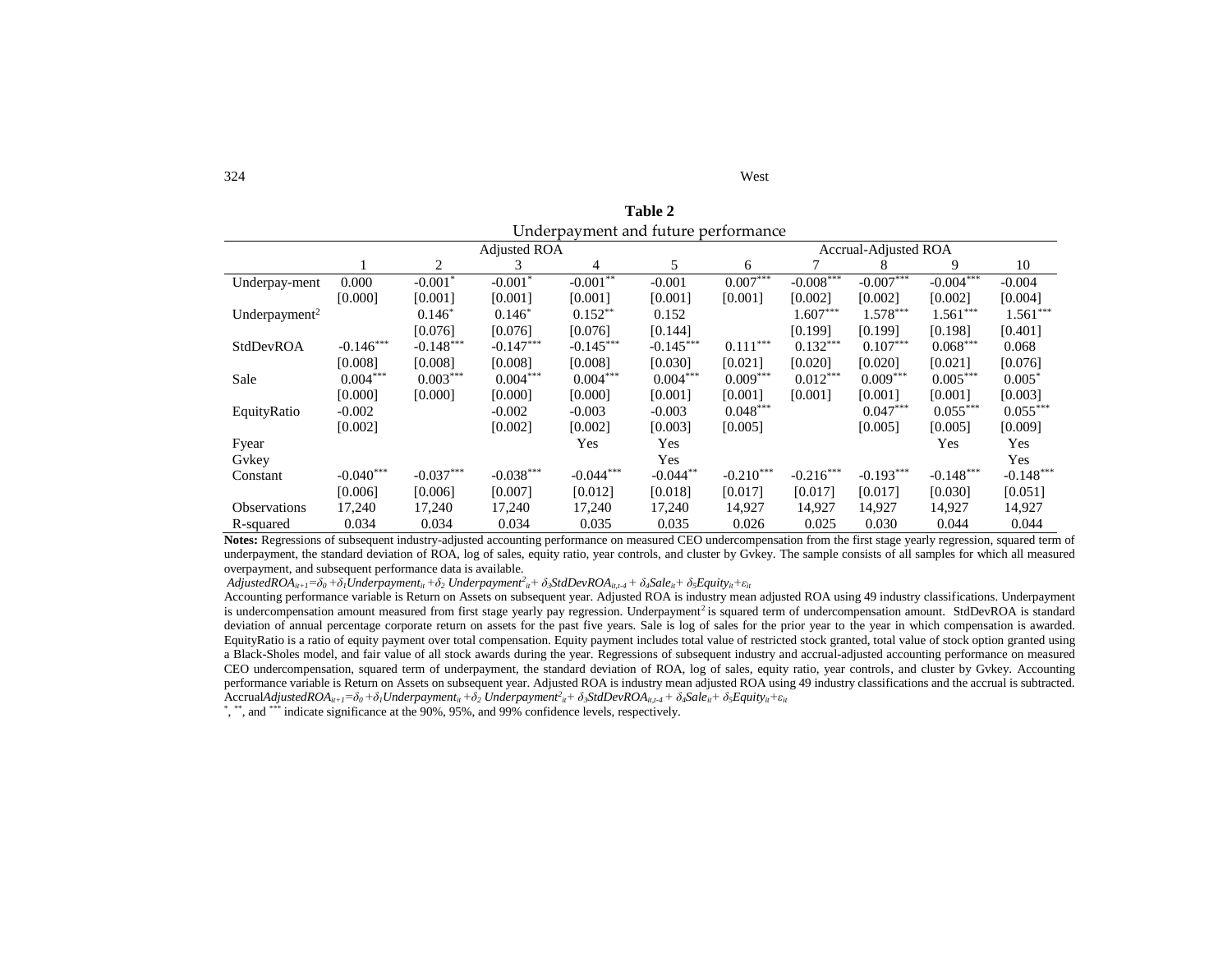The observed linear relationship between relatively extreme underpayment and future accounting performance implies that earnings management did not change the relationship between underpayment and future firm performance and underpaying CEOs is value creating for the company. The estimated coefficients for the squared term of relative underpayment variable should indicate the existence of a significant relationship between the extreme relative underpayment of CEOs and future firm performance. Although we do not interpret this relationship as causal, but read it as a conditional correlation between these variables. Our results are different from the results of Fong et al. (2010) as they find no significant relationship between underpayment and change in firm performance. Difference in results could be due to different analytic technic as they employ hierarchical linear modeling (Raudenbush and Bryk, 2002) instead of two-stage regression (Core et al. 1999). Based on our finding, we reject our hypothesis that CEO undercompensation lowers firm value since appropriate executive compensation is determined by balancing an executive's marginal contribution to firm value with his marginal cost of compensation. (H1)

It is possible that CEO underpayment despite good past firm performance is an inadequate pay setting practice as firms may realize that they do not need to pay an incumbent executive the market pay of a new external hire. Firms may be over-estimating the CEO's cost of relocation thus justifying CEO underpayment. Despite the fact that underpayment of these CEOs with good past performance is unjustified, CEOs still have incentives to perform as good performance may lead to a better job (externally) or better pay within the firm. Thus we hypothesize that conditional on good past performance, CEO relative underpayment is positively associated with future firm performance (H4). First, we only include the subsample with good past performance under the same CEO, thus selecting observations with consistent CEO for at least three years. We then use industry-adjusted accounting performance as a measure of good performance and select the subsample with two consecutively positive industry-adjusted accounting performance. Finally, we only include the subsample that has above-median underpayment. We wanted to highlight the relationship between relative underpayment and future firm performance by including the subsample that is more underpaid as the moderately underpaid subsample is more clustered around zero underpayment thus capturing truly underpaid samples. In unreported results, we also test the same hypothesis employing the whole sample of underpaid CEOs with good performance and results are qualitatively similar.

The results are reported in the first five columns of Table 3 and they suggest that relative CEO underpayment has a linear relationship with future accounting performance. We observe a positive significant coefficient on underpayment and this is different from U-shaped relationship we find it in Table 2. Results imply that better job opportunities or an increase in salary may be incentivizing even moderately underpaid CEOs to perform despite unjustified underpayment. Note that we do not observe a linear relationship between underpayment and future firm performance after controlling for firm fixed effects.

The last five columns of Table 3 report results after controlling for accrual, and we find a positive significant coefficient on the squared term of underpayment. Once we control for accrual, we find a stronger linear relationship between extreme underpayment and future firm performance. The magnitude of coefficient on the squared term of underpayment is stronger for our restricted subsample with good past performance and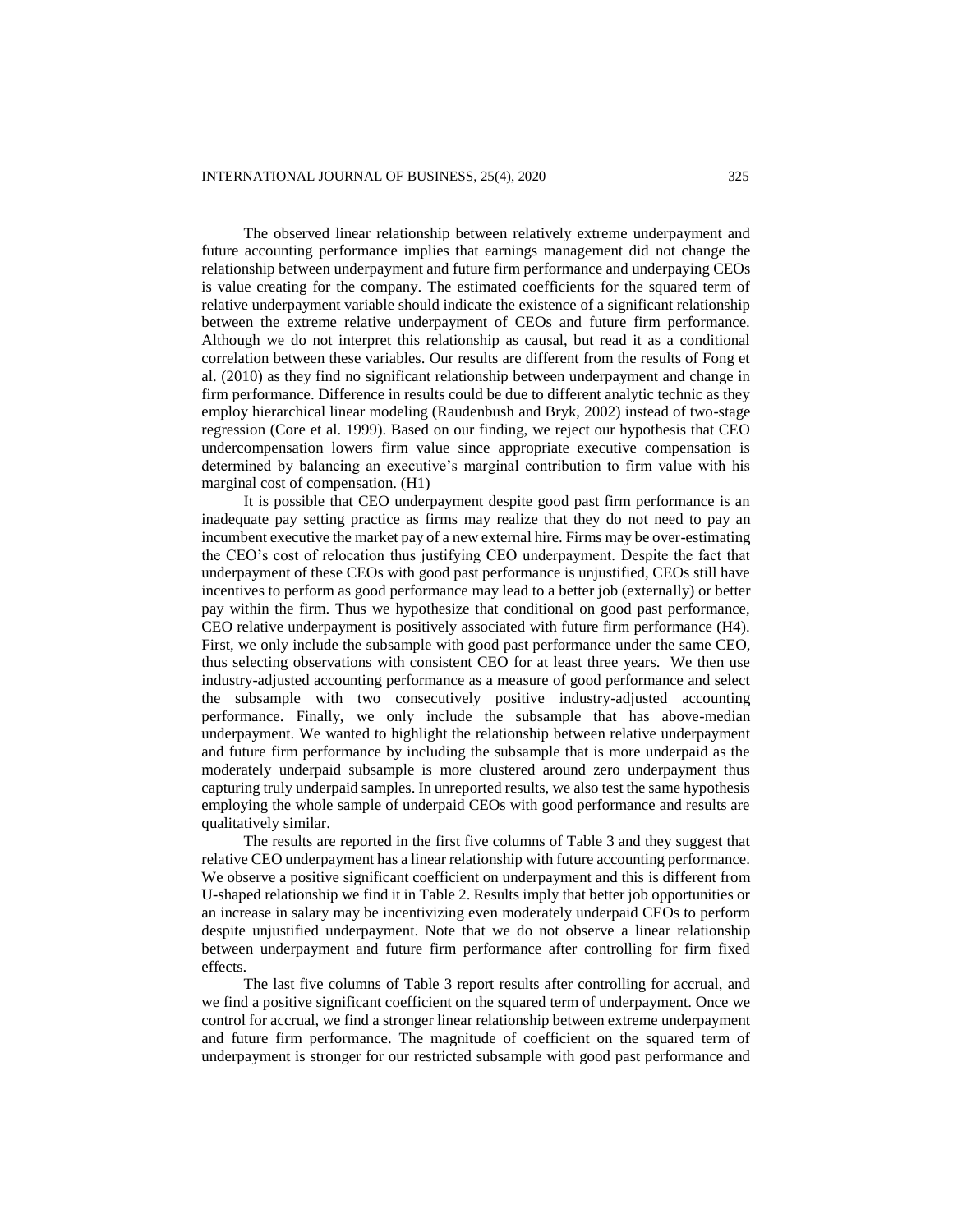above-median underpayment. It is statistically significant at 95% confidence level and is economically significant. We conclude that extreme underpayment of CEOs despite a good past performance (industry-adjusted ROA) is more strongly associated with better future firm performance. Our finding is consistent with our H4, which states that conditional on good past performance, CEO underpayment is positively associated with better future firm performance. (H4)

Next, we proxy performance as the change in ROA instead of industry-adjusted ROA. Our subsample includes firms if the change in ROA from last year to current year is positive and all other procedures to limit sample remain the same as above. We want to ensure that the results found in Table 3 are not spurious based on how we define good performance. In unreported results, using the change in ROA we find a consistent Ushaped relationship between underpayment and future firm performance after controlling for accrual. Results imply that moderate underpayment is value destroying whereas extreme underpayment is value creating for the firm. This may indicate that extremely underpaid CEOs with good past performance may have a more incentive to improve their performance. These results are consistent with extremely underpaid CEOs with good performance deliver a better performance for better paying job in the future. Results are robust to using a different measure of performance.

CEOs may be underpaid because of poor past performance. CEOs who are underpaid as a result of poor past performance face high pressure to deliver better performance since continued poor performance may lead to dismissal. In this setting, underpayment serves as a warning before dismissal. We first proxy bad performance as two consecutively negative industry-adjusted ROA. If underpayment is both a result of poor past performance and a warning before dismissal, underpayment should be effective in producing improved performance. Thus, we hypothesize the following that an underpayment conditional on poor performance, CEOs will deliver better performance in an effort to avoid future dismissal. (H2)

We follow same procedures as specified above to limit our sample but use two consecutively negative industry-adjusted accounting performance to capture CEOs with poor past performance. The results in Table 4 suggest that CEO underpayment has no relationship with future accounting performance before controlling for accrual.

A U-shaped relationship between underpayment and future firm performance only appears after controlling for accrual and the finding implies earnings management. Coefficient on underpayment is negative significant at 90% confidence level whereas coefficient on squared term of underpayment is positive significant at 99% confidence level. Economic significance is also maintained. For CEOs with poor past firm performance, only extreme underpayment is value creating for the company whereas moderate underpayment is value destroying. Results may suggest that CEOs with extreme underpayment are under more pressure to perform as they face dismissal due to poor past performance. Our finding is consistent with our hypothesis that CEO's underpayment conditional on bad past performance is associated with better future firm performance. (H2)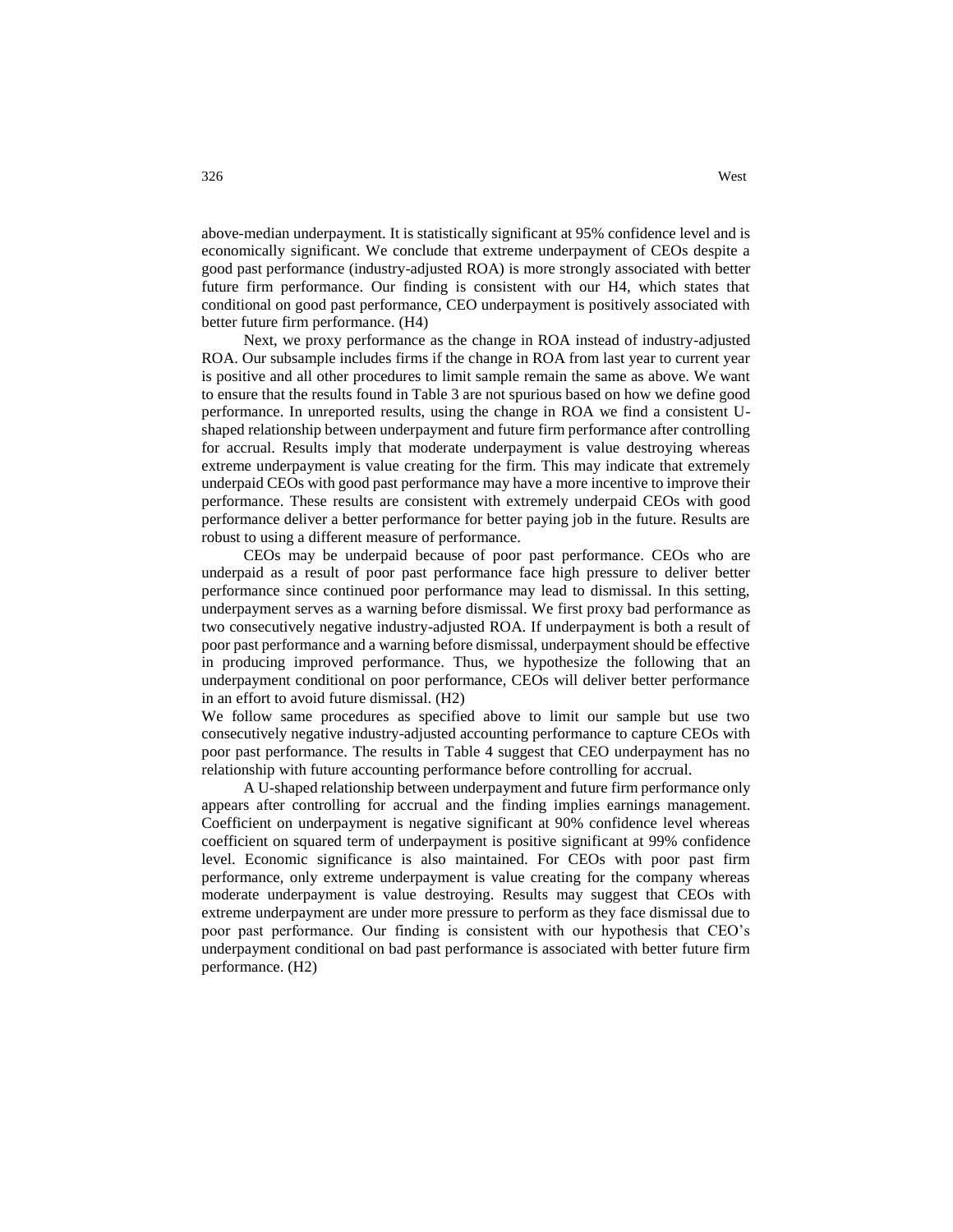|                           | Underpayment and future performance among good performance (industry-adjusted) and more underpaid samples. |                     |             |                             |            |             |             |             |             |            |
|---------------------------|------------------------------------------------------------------------------------------------------------|---------------------|-------------|-----------------------------|------------|-------------|-------------|-------------|-------------|------------|
|                           |                                                                                                            | <b>Adjusted ROA</b> |             | <b>Accrual-Adjusted ROA</b> |            |             |             |             |             |            |
|                           |                                                                                                            | 2                   | 3           | 4                           | 5          | 6           |             | 8           | 9           | 10         |
| Underpayment              | $0.003***$                                                                                                 | $0.004^{**}$        | $0.004***$  | $0.004***$                  | 0.004      | $0.012***$  | $-0.015***$ | $-0.014**$  | $-0.010$    | $-0.010$   |
|                           | [0.000]                                                                                                    | [0.002]             | [0.002]     | [0.002]                     | [0.004]    | [0.001]     | [0.007]     | [0.007]     | [0.007]     | [0.011]    |
| Underpayment <sup>2</sup> |                                                                                                            | $-0.115$            | $-0.116$    | $-0.124$                    | $-0.124$   |             | $2.192***$  | $2.224***$  | $2.156***$  | $2.156**$  |
|                           |                                                                                                            | [0.176]             | [0.176]     | [0.176]                     | [0.315]    |             | [0.563]     | [0.562]     | [0.557]     | [0.960]    |
| StdDevROA                 | 0.019                                                                                                      | 0.019               | 0.019       | 0.019                       | 0.019      | $0.410***$  | $0.418***$  | $0.402***$  | $0.318***$  | $0.318**$  |
|                           | [0.015]                                                                                                    | [0.015]             | [0.016]     | [0.016]                     | [0.037]    | [0.055]     | [0.054]     | [0.055]     | [0.055]     | [0.138]    |
| Sale                      | $-0.002***$                                                                                                | $-0.002***$         | $-0.002***$ | $-0.002***$                 | $-0.002*$  | $0.010***$  | $0.012***$  | $0.010***$  | $0.006***$  | 0.006      |
|                           | [0.001]                                                                                                    | [0.001]             | [0.001]     | [0.001]                     | [0.001]    | [0.002]     | [0.002]     | [0.002]     | [0.002]     | [0.005]    |
| EquityRatio               | $-0.002$                                                                                                   |                     | $-0.002$    | 0.001                       | 0.001      | $0.032***$  |             | $0.033***$  | $0.054***$  | $0.054***$ |
|                           | [0.003]                                                                                                    |                     | [0.003]     | [0.003]                     | [0.005]    | [0.011]     |             | [0.010]     | [0.011]     | [0.018]    |
| Fyear                     |                                                                                                            |                     |             | Yes                         | Yes        |             |             |             | Yes         | Yes        |
| Gykey                     |                                                                                                            |                     |             |                             | Yes        |             |             |             |             | Yes        |
| Constant                  | $0.064***$                                                                                                 | $0.061***$          | $0.060***$  | $0.063***$                  | $0.063***$ | $-0.235***$ | $-0.181***$ | $-0.164***$ | $-0.147***$ | $-0.147**$ |
|                           | [0.010]                                                                                                    | [0.012]             | [0.012]     | [0.013]                     | [0.020]    | [0.034]     | [0.038]     | [0.038]     | [0.040]     | [0.074]    |
| <b>Observations</b>       | 3,730                                                                                                      | 3,730               | 3,730       | 3,730                       | 3,730      | 3,469       | 3,469       | 3,469       | 3,469       | 3,469      |
| R-squared                 | 0.014                                                                                                      | 0.014               | 0.014       | 0.021                       | 0.021      | 0.056       | 0.057       | 0.06        | 0.086       | 0.086      |

**Table 3**

Notes: Samples were selected if CEO is underpaid below median and past two consecutive year industry-adjusted performance is positive.

Regressions of subsequent industry-adjusted accounting performance on measured CEO undercompensation from the first stage yearly regression, squared term of underpayment, the standard deviation of ROA, log of sales, equity ratio, year controls, and cluster by Gvkey. The sample consists of all samples for which all measured overpayment, and subsequent performance data is available.

 $AdjustedROA_{it+1}=\delta_0+\delta_1 Underpayment_{it}+\delta_2\ Underpayment^2_{it}+\delta_3StdDevROA_{it,t+4}+\delta_4 Sale_{it}+\delta_5 Equity_{it}+\epsilon_{it}$ 

Accounting performance variable is Return on Assets on subsequent year. Adjusted ROA is industry mean adjusted ROA using 49 industry classifications. Underpayment is undercompensation amount measured from first stage yearly pay regression. Underpayment<sup>2</sup> is squared term of undercompensation amount. StdDevROA is standard deviation of annual percentage corporate return on assets for the past five years. Sale is log of sales for the prior year to the year in which compensation is awarded. EquityRatio is a ratio of equity payment over total compensation. Equity payment includes total value of restricted stock granted, total value of stock option granted using a Black-Sholes model, and fair value of all stock awards during the year.

Regressions of subsequent industry and accrual-adjusted accounting performance on measured CEO undercompensation, squared term of underpayment, the standard deviation of ROA, log of sales, equity ratio, year controls, and cluster by Gvkey. Accounting performance variable is Return on Assets on subsequent year. Adjusted ROA is industry mean adjusted ROA using 49 industry classifications and the accrual is subtracted.

 $\text{Accrual} AdjustedROA_{it+I} = \delta_0 + \delta_1 Underpayment_{it} + \delta_2 Underpayment_{it} + \delta_3StdDevROA_{it,t-4} + \delta_4 Sale_{it} + \delta_3 Equity_{it} + \varepsilon_{it}$ 

\*, \*\*, and \*\*\* indicate significance at the 90%, 95%, and 99% confidence levels, respectively.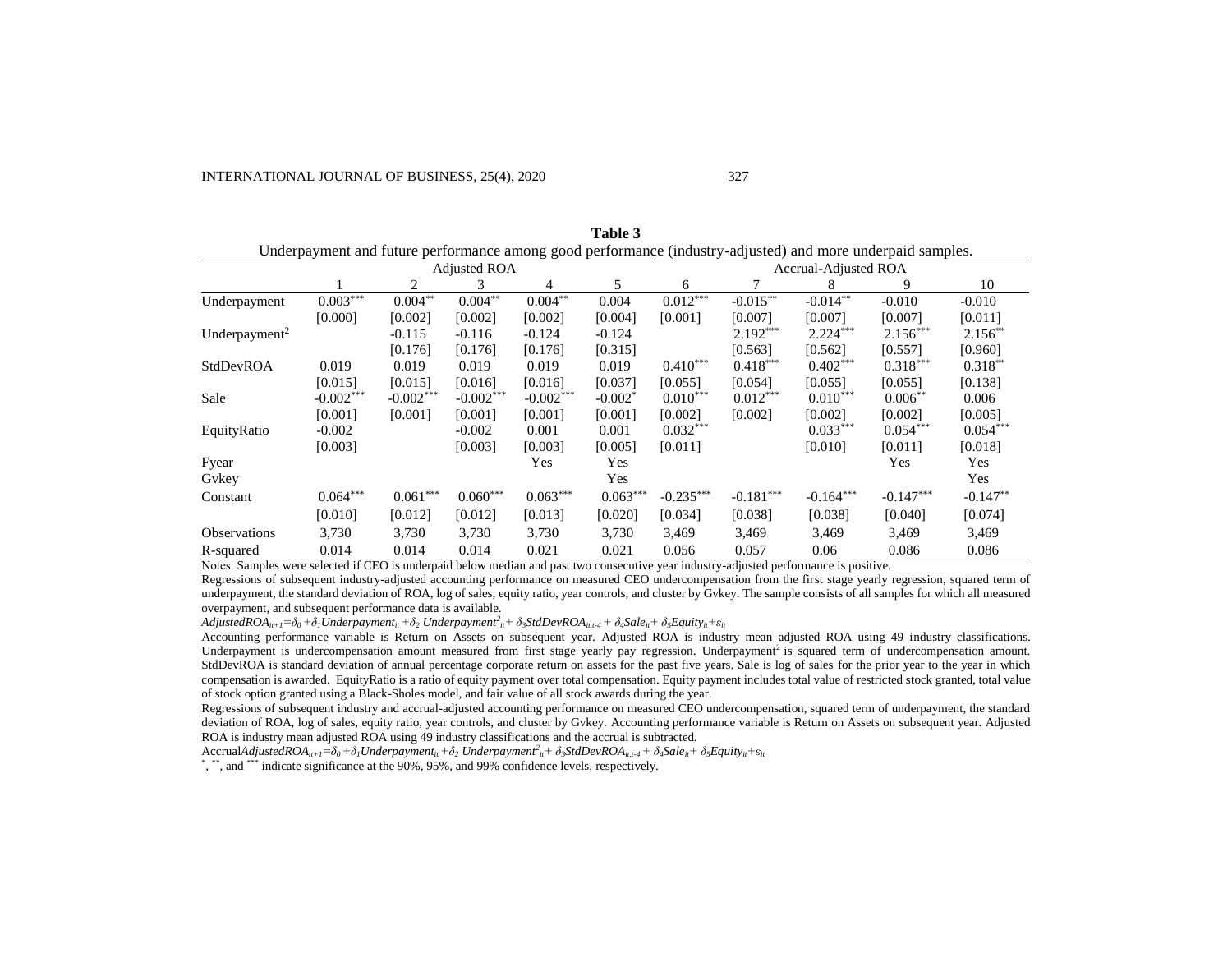|                           | Underpayment and future performance among bad performed (industry-adjusted and more underpaid samples). |             |                     |             |             |                             |             |             |             |            |  |
|---------------------------|---------------------------------------------------------------------------------------------------------|-------------|---------------------|-------------|-------------|-----------------------------|-------------|-------------|-------------|------------|--|
|                           |                                                                                                         |             | <b>Adjusted ROA</b> |             |             | <b>Accrual-Adjusted ROA</b> |             |             |             |            |  |
|                           |                                                                                                         | 2           | 3                   | 4           | 5           | 6                           |             | 8           | 9           | 10         |  |
| Underpayment              | $-0.001**$                                                                                              | $-0.001$    | 0.000               | $-0.002$    | $-0.002$    | $0.015***$                  | $-0.031***$ | $-0.026***$ | $-0.027***$ | $-0.027*$  |  |
|                           | [0.001]                                                                                                 | [0.003]     | [0.003]             | [0.003]     | [0.003]     | [0.002]                     | [0.009]     | [0.009]     | [0.010]     | [0.016]    |  |
| Underpayment <sup>2</sup> |                                                                                                         | $-0.078$    | $-0.09$             | $-0.012$    | $-0.012$    |                             | $3.771***$  | $3.544***$  | $3.572***$  | $3.572***$ |  |
|                           |                                                                                                         | [0.247]     | [0.247]             | [0.247]     | [0.274]     |                             | [0.807]     | [0.803]     | [0.805]     | [1.237]    |  |
| StdDevROA                 | $-0.233***$                                                                                             | $-0.230***$ | $-0.233***$         | $-0.234***$ | $-0.234***$ | $-0.055$                    | $-0.014$    | $-0.054$    | $-0.056$    | $-0.056$   |  |
|                           | [0.013]                                                                                                 | [0.013]     | [0.013]             | [0.013]     | [0.061]     | [0.041]                     | [0.040]     | [0.040]     | [0.041]     | [0.137]    |  |
| Sale                      | $0.006***$                                                                                              | $0.006***$  | $0.006***$          | $0.006***$  | $0.006***$  | $-0.003$                    | 0.003       | $-0.002$    | $-0.001$    | $-0.001$   |  |
|                           | [0.001]                                                                                                 | [0.001]     | [0.001]             | [0.001]     | [0.002]     | [0.004]                     | [0.003]     | [0.004]     | [0.004]     | [0.008]    |  |
| EquityRatio               | 0.007                                                                                                   |             | 0.007               | 0.006       | 0.006       | $0.082***$                  |             | $0.079***$  | $0.073***$  | $0.073***$ |  |
|                           | [0.004]                                                                                                 |             | [0.004]             | [0.004]     | [0.005]     | [0.014]                     |             | [0.014]     | [0.014]     | [0.020]    |  |
| Fyear                     |                                                                                                         |             |                     | Yes         | Yes         |                             |             |             | Yes         | Yes        |  |
| Gykey                     |                                                                                                         |             |                     |             | Yes         |                             |             |             |             | Yes        |  |
| Constant                  | $-0.107***$                                                                                             | $-0.113***$ | $-0.109***$         | $-0.101***$ | $-0.101***$ | $-0.122**$                  | $-0.078$    | $-0.033$    | $-0.138$    | $-0.138$   |  |
|                           | [0.015]                                                                                                 | [0.016]     | [0.016]             | [0.017]     | [0.029]     | [0.050]                     | [0.054]     | [0.054]     | [0.102]     | [0.148]    |  |
| <b>Observations</b>       | 2,993                                                                                                   | 2,993       | 2,993               | 2,993       | 2,993       | 2,284                       | 2,284       | 2,284       | 2,284       | 2,284      |  |
| R-squared                 | 0.155                                                                                                   | 0.154       | 0.155               | 0.166       | 0.166       | 0.036                       | 0.031       | 0.044       | 0.057       | 0.057      |  |

**Table 4**

Notes: Samples were selected if CEO is underpaid below median and past two consecutive year industry-adjusted performance is negative.

Regressions of subsequent industry-adjusted accounting performance on measured CEO undercompensation from the first stage yearly regression, squared term of underpayment, the standard deviation of ROA, log of sales, equity ratio, year controls, and cluster by Gvkey. The sample consists of all samples for which all measured overpayment, and subsequent performance data is available.

\*, \*\*, and \*\*\* indicate significance at the 90%, 95%, and 99% confidence levels, respectively.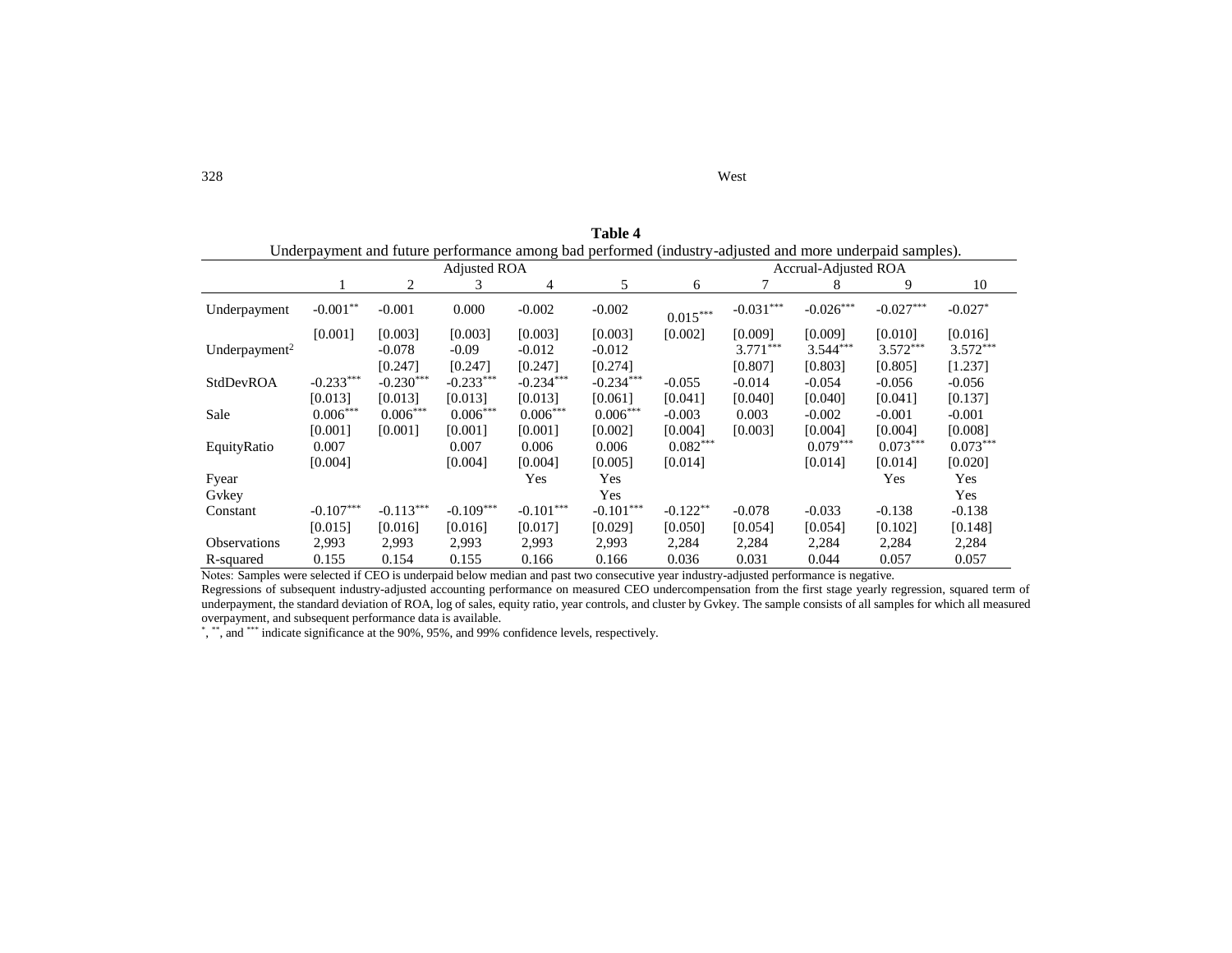Next, we measure performance with the change in ROA instead of industryadjusted ROA. Samples are selected if the change in ROA from last year to current year is negative and we limited our samples to the ones with consistent CEOs over a threeyear period. Finally, we excluded samples with underpayment below median value. We wanted to ensure that our results found in Table 4 are not spurious to how we define bad performance.

In unreported results, using change in ROA as our measure for bad performance, we find a stronger U-shaped relationship between underpayment and future firm performance once we control for accrual. Our results imply that moderate underpayment is value destroying where as extreme underpayment is value creating for the firm. This may indicate that extreme underpaid CEOs with a bad past performance may have more incentives to perform as they face dismissal. Our results with different measures of bad performance provide consistent results that support our hypothesis that Underpayment of CEOs conditional on bad performance is associated with better future firm performance. (H2) Our results indicate that moderate underpayment is associated with negative future firm performance. This finding may suggest that only extreme underpaid CEOs are under pressure to deliver a better performance in order to avoid dismissal.

Table 5A shows simple t stat difference between overpaid samples and underpaid samples. Rate of turnovers and voluntary departures for underpaid CEOs were higher than the rate of turnovers and voluntary departures for overpaid CEOs. Underpaid samples deliver better accounting performance and they receive higher pay increase.

If CEOs are underpaid despite a good past performance, they are more likely to leave for a better job thus leading to higher voluntary departure rate. (H5) For those CEOs who choose to stay may also see an increase of pay thus explaining the reason for staying. We select samples based on past good or poor performance. In Table 5B, 5C, and 5D, we select underpaid samples with a poor past performance and compare them to underpaid samples with a good past performance. First, we use two consecutively positive or negative industry-adjusted ROA to limit the sample in 7B, and then use two consecutively positive and negative ROA in 7C. Lastly, we use a positive and negative change in ROA to compare sample.

Using three different measures of performance, we have relatively consistent findings. Underpaid CEOs with a good past performance does not face high probability of voluntary departure. Our finding is inconsistent with our hypothesis (H5) since we expect for CEOs who are underpaid unjustly leave for a better job. Our finding is also different from the result of Fong et al. (2010) as they find that CEO underpayment is associated with voluntary CEO withdrawals. Difference in results could be due to how Fong et al. (2010) are defining voluntary CEO withdrawal since only the cases where CEO left position and either became a director or retained a previously held directorship are considered as voluntary CEO withdrawal. Meanwhile, we use keyword search to define voluntary departure. Using Lexis Nexis we identified the CEOs with involuntary or forced departure using a keyword search in news articles. We classified the CEOs who were fired as "dismissal" and all other CEO departures as "voluntary departure." Since we are defining all other CEO departures as voluntary departure, there may be some samples that are classified as voluntary departure even if CEOs are indeed fired, which supports our finding more strongly.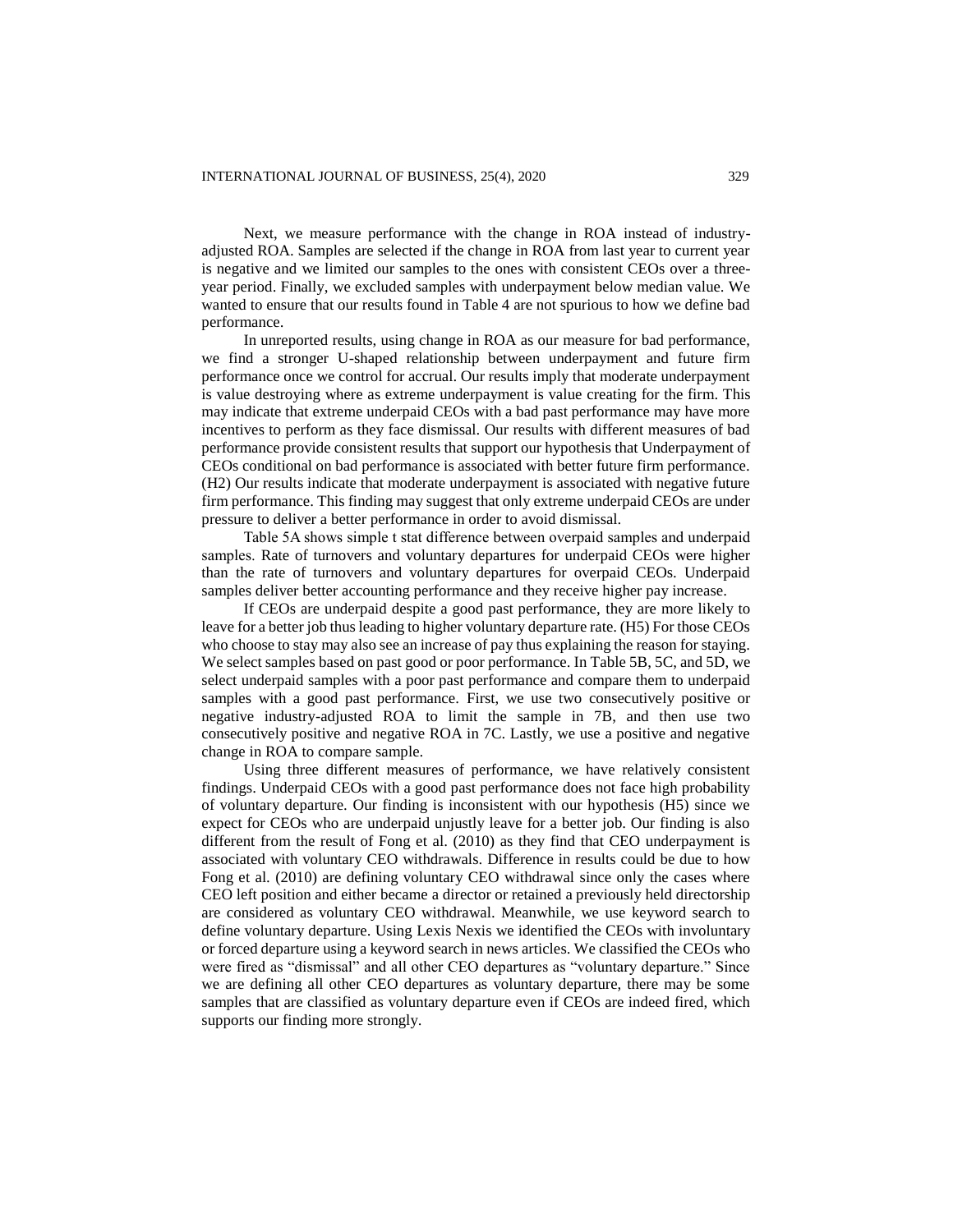| 330 | West |
|-----|------|
|-----|------|

**Table 5** Underpayment and CEO turnover

|                                                                                   | Obs    | Ind.<br>Adj.<br><b>ROA</b> | Obs    | Ind.<br>Adj.<br>Accr<br><b>ROA</b> | Obs    | <b>ROA</b> | Obs    | Accr<br><b>ROA</b> | Obs    | PavIncrease | Obs    | Fired | Obs    | Voluntary<br>Departure | Obs    | Turnover |
|-----------------------------------------------------------------------------------|--------|----------------------------|--------|------------------------------------|--------|------------|--------|--------------------|--------|-------------|--------|-------|--------|------------------------|--------|----------|
| Panel A: Under vs. Over                                                           |        |                            |        |                                    |        |            |        |                    |        |             |        |       |        |                        |        |          |
| Under $(0)$                                                                       | 11,555 | 0.008                      | 9,994  | $-0.047$                           | 11,555 | 0.082      | 9,994  | 0.041              | 11,525 | 0.459       | 13,221 | 0.016 | 13,221 | 0.108                  | 13,221 | 0.124    |
| Over $(1)$                                                                        | 8,543  | $-0.003$                   | 7,263  | $-0.037$                           | 8,543  | 0.067      | 7,263  | 0.035              | 8.669  | 0.196       | 10,123 | 0.019 | 10,123 | 0.096                  | 10,123 | 0.115    |
| Combined                                                                          | 20.098 | 0.003                      | 17,257 | $-0.043$                           | 20.098 | 0.075      | 17,257 | 0.038              | 20,194 | 0.346       | 23,344 | 0.018 | 23,344 | 0.103                  | 23,344 | 0.120    |
| $Diff(0-1)T$<br>stat                                                              |        | 9.596                      |        | $-2.847$                           |        | 12.633     |        | 1.472              |        | 15.921      |        | 1.547 |        | 2.873                  |        | 2.046    |
| Panel B. Under Good Performance vs. Under Bad Performance (Industry-adjusted ROA) |        |                            |        |                                    |        |            |        |                    |        |             |        |       |        |                        |        |          |
| Underbad $(0)$                                                                    | 3,172  | $-0.035$                   | 2,380  | $-0.087$                           | 3,172  | 0.038      | 2,380  | $-0.006$           | 3,168  | 0.451       | 3,674  | 0.022 | 3,674  | 0.112                  | 3,674  | 0.133    |
| Undergood<br>(1)                                                                  | 4,418  | 0.044                      | 4,163  | $-0.016$                           | 4.418  | 0.118      | 4,163  | 0.078              | 4,406  | 0.469       | 5,049  | 0.014 | 5.049  | 0.109                  | 5,049  | 0.123    |
| Combined                                                                          | 7.590  | 0.011                      | 6,543  | $-0.042$                           | 7,590  | 0.085      | 6,543  | 0.047              | 7,574  | 0.462       | 8,723  | 0.017 | 8,723  | 0.110                  | 8,723  | 0.127    |
| $Diff(0-1)T$<br>stat                                                              |        | 62.898                     |        | $-16.724$                          |        | 57.678     |        | ٠<br>19.005        |        | $-0.622$    |        | 2.64  |        | 0.334                  |        | 1.342    |
| Panel C. Under Good Performance vs. Under Bad Performance (ROA)                   |        |                            |        |                                    |        |            |        |                    |        |             |        |       |        |                        |        |          |
| Underbad $(0)$                                                                    | 297    | $-0.112$                   | 285    | $-0.052$                           | 297    | $-0.067$   | 285    | $-0.021$           | 292    | 0.665       | 349    | 0.032 | 349    | 0.117                  | 349    | 0.149    |
| Undergood<br>(1)                                                                  | 8.339  | 0.016                      | 7.193  | $-0.045$                           | 8,339  | 0.092      | 7.193  | 0.046              | 8.329  | 0.448       | 9.581  | 0.016 | 9,581  | 0.111                  | 9.581  | 0.127    |
| Combined                                                                          | 8.636  | 0.012                      | 7,478  | $-0.045$                           | 8,636  | 0.086      | 7.478  | 0.044              | 8.621  | 0.455       | 9,930  | 0.017 | 9.930  | 0.111                  | 9.930  | 0.128    |
| $Diff(0-1)T$<br>stat                                                              |        | 37.523                     |        | $-0.735$                           |        | 45.486     |        | $-6.485$           |        | 3.072       |        | 2.196 |        | 0.381                  |        | 1.202    |
| Table D. Under Good Performance vs. Under Bad Performance (Change in ROA)         |        |                            |        |                                    |        |            |        |                    |        |             |        |       |        |                        |        |          |
| Underbad $(0)$                                                                    | 1.917  | $-0.027$                   | 1,594  | $-0.087$                           | 1.917  | 0.04       | 1,594  | $-0.016$           | 1.909  | 0.343       | 2,272  | 0.03  | 2,272  | 0.126                  | 2,272  | 0.156    |
| Undergood<br>(1)                                                                  | 2,935  | 0.041                      | 2,646  | $-0.007$                           | 2,935  | 0.121      | 2,646  | 0.106              | 2,932  | 0.553       | 3,338  | 0.01  | 3,338  | 0.106                  | 3,338  | 0.116    |
| Combined                                                                          | 4,852  | 0.014                      | 4,240  | $-0.037$                           | 4,852  | 0.089      | 4,240  | 0.060              | 4,841  | 0.470       | 5,610  | 0.019 | 5,610  | 0.114                  | 5,610  | 0.132    |
| $Diff(0-1)T$<br>stat                                                              |        | 36.749                     |        | $-14.783$                          |        | 42.337     |        | 21.222             |        | $-5.754$    |        | 5.433 |        | 2.33                   |        | 4.347    |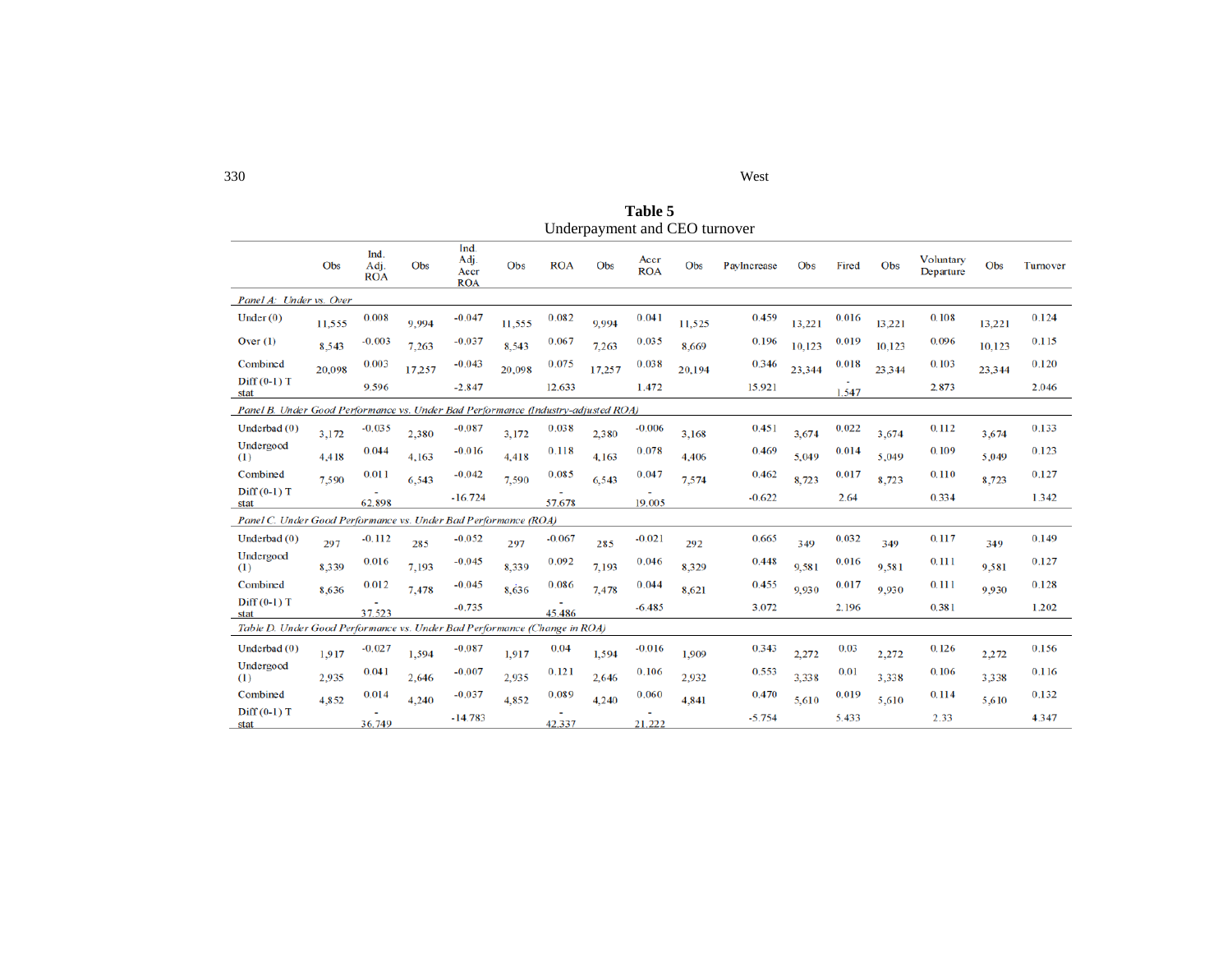We select samples based on past good or poor performance. In Table 5B, 5C, and 5D, we select underpaid samples with a poor past performance and compare them to underpaid samples with a good past performance. First we use two consecutively positive or negative industry-adjusted ROA to limit the sample in 7B, then use two consecutively positive and negative ROA in 7C. Lastly, we use a positive and negative change in ROA to compare sample. Industry Adjusted ROA is industry mean adjusted ROA using 49 industry classifications. Industry Adjusted ROA Accrual is industry mean adjusted ROA using 49 industry classifications and the accrual is subtracted. ROA is Return on Assets. ROA Accrual is Return on Assets and the accrual is subtracted from ROA. Accrual is measured using balance sheet approach. Refer back to Appendix for detailed variable descriptions for Accrual. Cheroa is measured as change in Return on Assets from current year to next year. Pay Increase is measured as a change in total pay from current year to next year. We identify all instances of CEO turnover in Execucomp and we find an overall CEO turnover rate of 8.89% for samples from 1992 to 2009. Using Lexis Nexis we identified the CEOs with involuntary or forced departure using a keyword search in news articles. We classified the CEOs who were fired as "dismissal" and all other CEO departures as "voluntary departure.

More importantly, there may be other reasons for a CEO with a good past performance to stay. We first consider a pay increase as a reason to stay for CEOs with good past performance. Pay increase is measured as change in total pay from current to next year. We do not observe consistent results for pay increase in Table 5. In unreported results, we also compared pay increase of underpaid CEOs with good past performance to pay increase of all underpaid sample but we do not find any significant difference either. However, increase in pay for underpaid CEOs with good performance was significantly higher than the overpaid CEOs and this finding suggests an increase of pay as another factor in determining the rate of voluntary departure. There may be some other reasons such as social ties, CEO age, CEO tenure, or job availability why CEOs with good past performance to stay. Additionally, prior literature shows that inside hires tend to be underpaid and inside hires may also explain low voluntary departure rate for underpaid CEOs with good performance. In unreported results, we compare the rate of inside hire of underpaid CEOs with good past performance to the rate of inside hire of underpaid CEOs with bad past performance. We find a significantly higher rate of inside hires among underpaid CEOs with good past performance than underpaid CEOs with bad past performance. Higher rate of inside hires among underpaid CEOs with good past performance may partially explain why CEOs with good past performance do not leave despite lower compensation. When we compare pay increase and voluntary departure rate of underpaid CEOs with good past performance to overpaid CEOs, results are more intuitive. Pay increase for underpaid CEOs with a good past performance is much bigger than pay increase of overpaid CEOs. When we compare our voluntary departure rate of underpaid CEOs with good performance to voluntary departure rate of our overpaid CEOs, we find that CEOs who are getting underpaid unjustly face higher rate of voluntary departure than overpaid CEOs.

Consistent with our hypothesis we do find that underpaid CEOs with poor past performance face high probability of dismissal for all Table 5B, 5C, and 5D regardless of how we define performance (H5). CEOs who was not dismissed also face high increase in pay due to their improved current performance. Pay increase for underpaid CEOs with a bad past performance is also much bigger than pay increase of overpaid CEOs. Overall, underpaid CEOs with a good past performance tend to deliver better future accounting performance than underpaid CEOs with a poor past performance.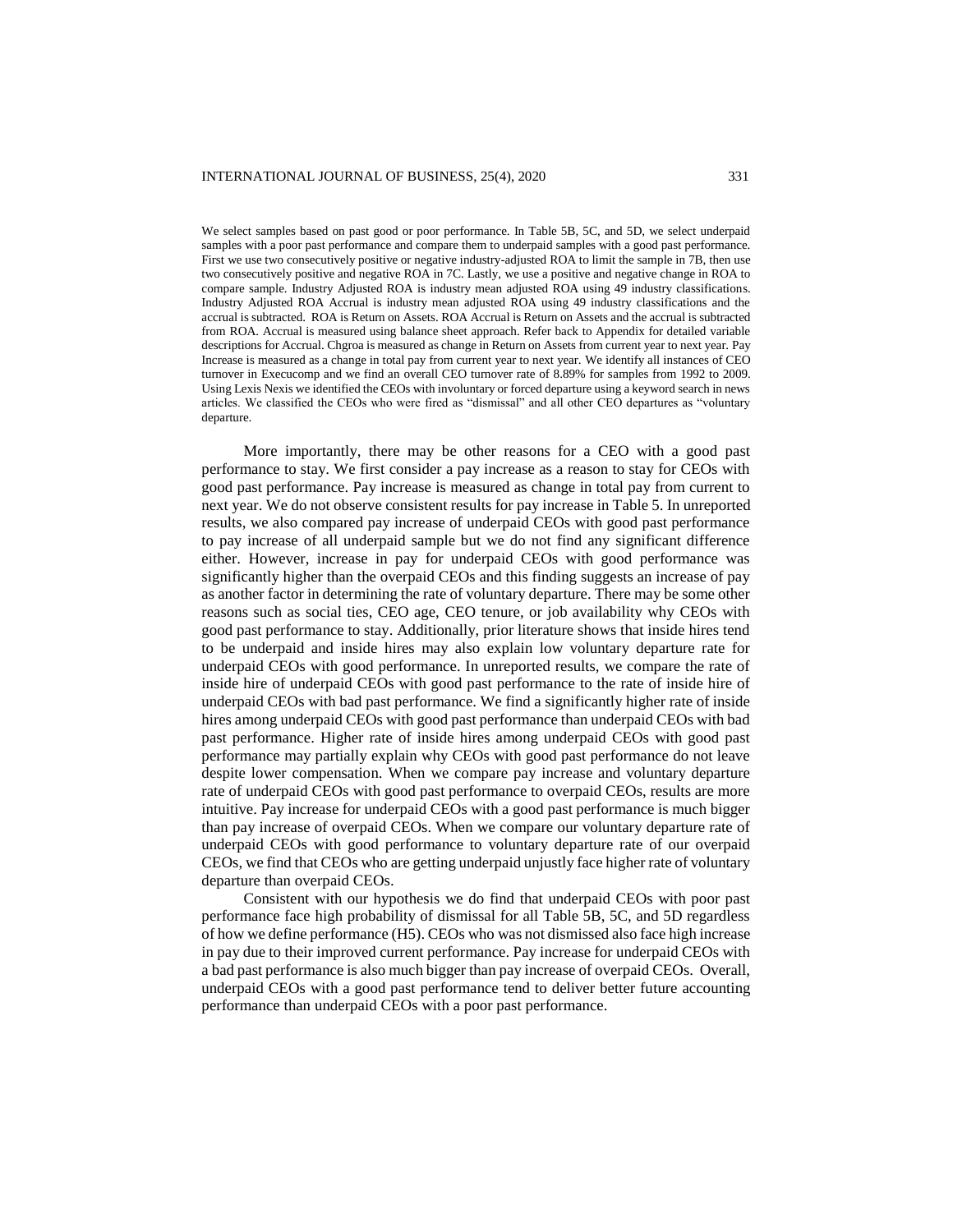Gao, Harford, and Li (2009) find that improved performance of a firm with a pay cut was rewarded with increase in pay. To ensure our result are not due to samples with a pay cut, we first exclude samples with 30% or more pay cut thus eliminating samples with a pay cut. In unreported results, consistent with the results found in Table 2, we observe a linear relationship between underpayment and future firm performance after controlling for accrual. We find a significant positive coefficient on the squared term of underpayment after controlling for accrual and the magnitude of a coefficient on squared term of underpayment is bigger than the coefficient found in Table 2. Thus, we conclude that the result without 30% or more pay cut shows a consistent finding that extreme underpayment is associated with positive future firm performance.

We also select the samples with 30% or more pay cut and find a consistent linear relationship between squared term of underpayment and future firm performance thus reinforcing our main finding that more underpayment of CEOs is associated with better future firm performance. In unreported results, our finding is consistent with the finding of Gao, Harford, and Li (2009) and results are robust to different sample selections. Our results may indicate that relative underpayment may be a signal for a good management of the firm and there are no negative incentive effects of underpaying CEOs. In unreported results, we also tested the same hypothesis employing all underpaid samples with bad performance and results are qualitatively similar.

To ensure that results are not spurious based on certain assumptions, we employ a battery of tests including: (1) using components of pay and its residual values to determine our underpayment, and (2) employing underpaid samples above the median and find a qualitatively similar results. Without fail, we find a consistent U-shaped relationship between underpayment and future firm performance. Results are qualitatively identical. Specifics of each test as well as the results are available upon request.

Finally, we try to disentangle incentive components of underpay from low ability components of underpay. To distinguish the underlying source of CEO underpayment, we decompose our negative residual pay into low CEO ability, good agency, and incentive components. Albuquerque et al. (2012) decomposed the peer pay effect into talent and self-serving components by regressing peer pay effect on the full set of proxies for CEO talent and self-serving. Formally stated, this becomes:

Residual 
$$
pay_{it} = \gamma_0 + \Sigma \gamma_m \Delta bility_{it} + \gamma_1 \Delta gency_{it} + \varepsilon_{it}
$$
 (4)

where CEO ability is a set of proxies for CEO ability and Agency is a CEOpower variable. Following Albuquerque et al. (2012), we employ three proxies of CEO ability. CEO Abn ROA (t-1, t-3) is average of the firm's ROA measured relative to the industry ROA over the past three years. CEO Abn Ret (t-3, t-1) is average of the firm's stock return measured relative to the industry over the past three years. CEO Log Market Cap (t-3, t-1) is natural logarithm of the average market capitalization of the companies the CEO worked for over the last three years. Instead using proxies employed in Albuquerque et al. (2012) for self-serving components, we employ CEOpower variable as an agency proxy. We construct our CEOpower variable by dividing CEO pay by the average pay of other non-CEO executives' pays that are listed on ExecuComp. This approach estimates Eq. (4) with the full set of proxies for CEO ability and agency. This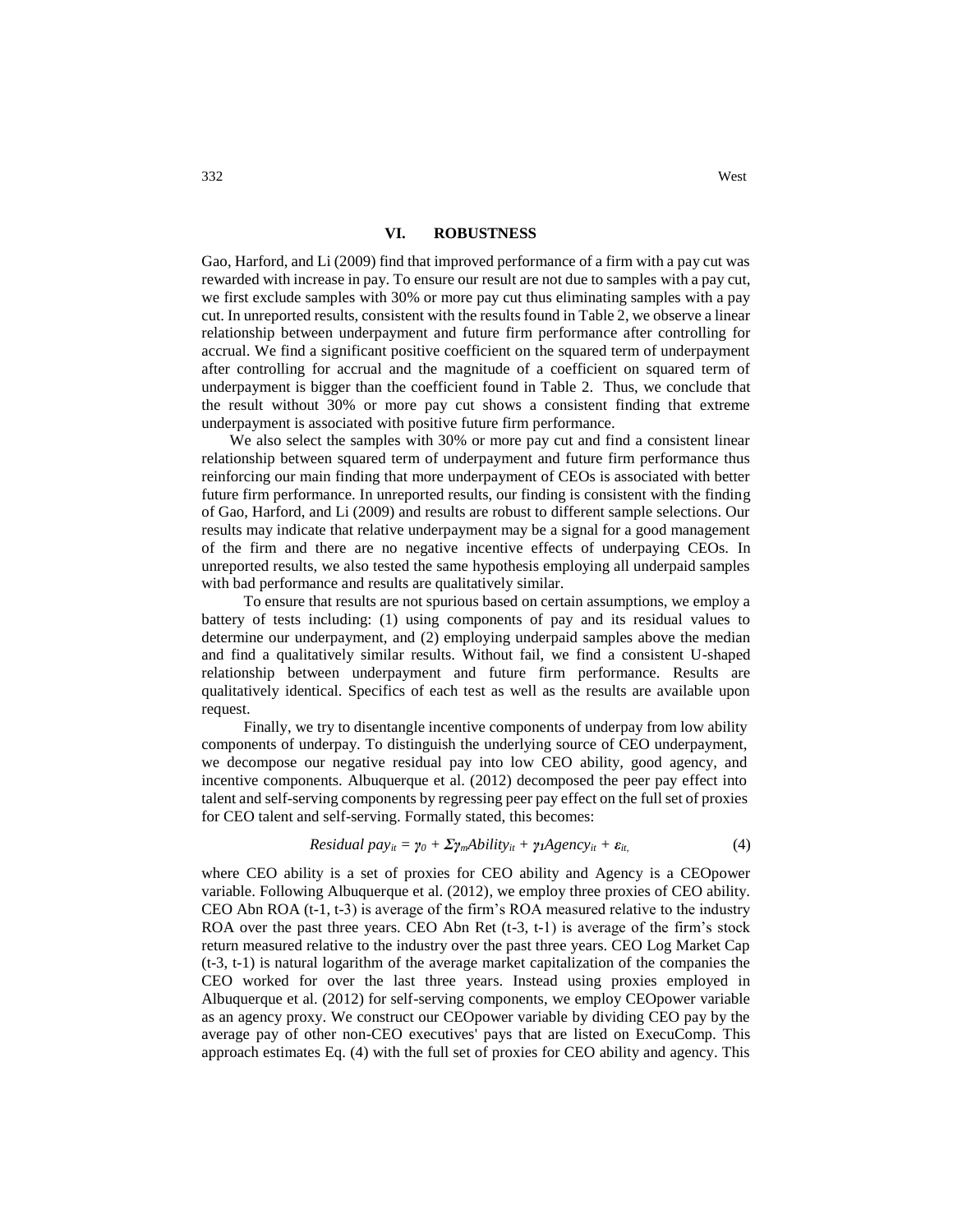measure of low CEO ability is the negatively predicted component of residual calculated using estimated negative coefficients on the CEO ability variables and we label this low ability. Similarly, this measure of agency is the predicted component of unexplained negative pay calculated using the estimated negative coefficient on CEOpower variable and we label this good agency. Remaining negative residual value of Eq. (4) represents incentive components of underpayment and we label this underpayment. We then estimate the following:

$$
AdjustedROA_{it+1} = \delta_0 + \delta_1 Underpayment_{it} + \delta_2 Underpayment_{it}^2 + \delta_3 Low Ability_{it} + \delta 4 Good Agency + \delta_6 StdDevROA_{it,t-4} + \delta_7 EquityRatio_{it} + \varepsilon_{it}
$$
 (5)

Underpayment is the negative residual value of Eq. (4) and captures incentive effects of underpaying a CEO. Low ability is the negatively predicted value of pay using proxies for CEO low ability and good agency is negatively predicted value of pay using CEOpower variable. To capture non-linearity of the relationship, we include a squared term for underpayment. Results are reported in Table 6. For ease of understanding, we take absolute values of all negative decomposed values of underpayment.

First five columns of Table 6 shows the results with negatively predicted pay of low ability, negatively predicted pay of good agency, and incentive effects of underpayment in the second stage regression. To test this empirically, we eliminate samples with CEO turnovers in the prior three years to ensure our proxies for low CEO ability capture periods that include the same CEO. Consistent with our previous findings, we find a U-shaped relationship between underpayment and future accounting performance. We also find a linear relationship between good agency and future accounting performance, which implies that pay decrease due to good agency is associated with better future accounting performance. Consistent with our expectation, predicted value of pay for low CEO ability is associated with negative future accounting performance. We then control for accrual and results are reported in last five columns of Table 6.

Last five columns of Table 6 show the regression results of future accounting performance on predicted pay of low ability, predicted pay of good agency, and incentive effects of underpayment after controlling for accrual. We find a stronger negative relationship between low ability and future accounting performance after accrual adjustment. This finding highlights the fact that underpaying CEOs for their low ability not only leads to better future accounting performance, but also such a relationship is strengthened after accrual adjustment. After controlling for accrual, we find a stronger linear relationship between good agency and future accounting performance. Results imply that underpayment due to good agency leads to stronger future performance after controlling for accrual. In addition, once we control for balance-sheet-based accrual in the second stage regression, we observe a stronger U-shaped relationship between underpayment and future accrual-adjusted accounting performance. This finding provides evidence that there is no negative incentive effect of underpaying CEOs. Even after we control for low ability and good agency, which lower CEO pay, underpayment of CEOs leads to better future accounting performance. Thus, we conclude that once we separate out low ability measure and good agency measure from unexplained lower pay, underpayment of CEOs is still associated with better future firm performance. Our results are robust to decomposition of underpayment.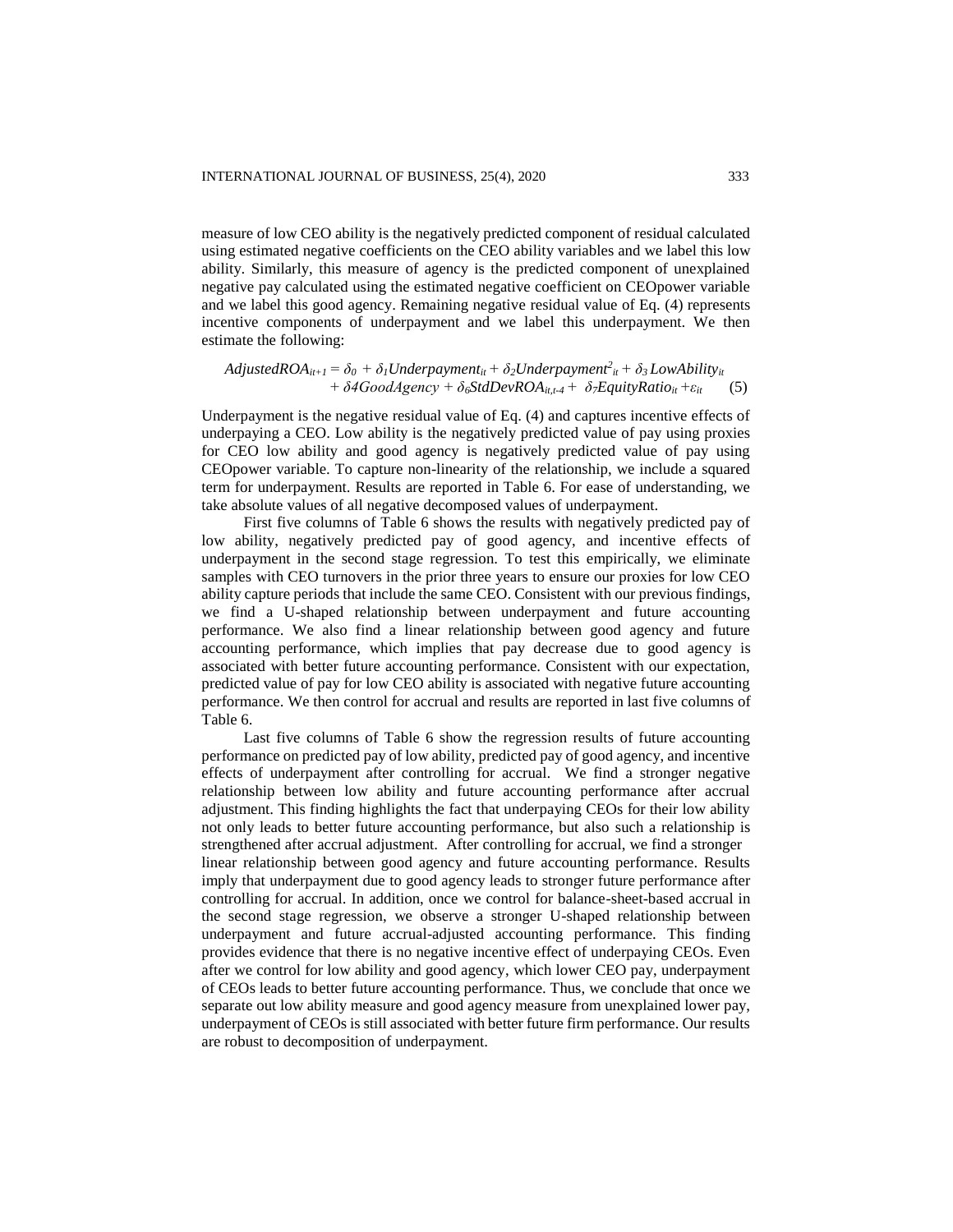| West |
|------|
|      |

| Table 6                   |                                                                       |                |                        |             |             |             |             |                      |             |             |  |
|---------------------------|-----------------------------------------------------------------------|----------------|------------------------|-------------|-------------|-------------|-------------|----------------------|-------------|-------------|--|
|                           | Decomposing underpayment into incentive, low ability, and good agency |                |                        |             |             |             |             |                      |             |             |  |
|                           |                                                                       |                | <b>Adjusted ROA</b>    |             |             |             |             | Accrual-Adjusted ROA |             |             |  |
|                           |                                                                       | $\overline{c}$ | 3                      | 4           | 5           | 6           | 7           | 8                    | 9           | 10          |  |
| Underpayment              | 0.001                                                                 | $-0.004*$      | $-0.004*$              | $-0.004*$   | $-0.004$    | $0.008***$  | $-0.015***$ | $-0.014***$          | $-0.012***$ | $-0.012$    |  |
|                           | [0.001]                                                               | [0.002]        | [0.002]                | [0.002]     | [0.003]     | [0.002]     | [0.006]     | [0.006]              | [0.006]     | [0.009]     |  |
| Underpayment <sup>2</sup> |                                                                       | $0.000**$      | $0.000**$              | $0.000**$   | $0.000*$    |             | $0.000***$  | $0.000***$           | $0.000***$  | $0.000***$  |  |
|                           |                                                                       | [0.000]        | [0.000]                | [0.000]     | [0.000]     |             | [0.000]     | [0.000]              | [0.000]     | [0.000]     |  |
| Low_Ability               | $-0.013***$                                                           | $-0.013***$    | $-0.013***$            | $-0.016***$ | $-0.016***$ | $-0.097***$ | $-0.101***$ | $-0.097***$          | $-0.102***$ | $-0.102***$ |  |
|                           | [0.003]                                                               | [0.003]        | [0.003]                | [0.003]     | [0.005]     | [0.009]     | [0.009]     | [0.009]              | [0.009]     | [0.016]     |  |
| Good_Agency               | $0.004**$                                                             | $0.003***$     | $0.004***$             | $0.003*$    | 0.003       | $0.020***$  | $0.014***$  | $0.019***$           | $0.019***$  | $0.019***$  |  |
|                           | [0.002]                                                               | [0.002]        | [0.002]                | [0.002]     | [0.003]     | [0.005]     | [0.005]     | [0.005]              | [0.005]     | [0.007]     |  |
| StdDevROA                 | $-0.203***$                                                           | $-0.201***$    | $-0.201***$            | $-0.206***$ | $-0.206**$  | 0.076       | 0.111       | 0.089                | 0.061       | 0.061       |  |
|                           | [0.029]                                                               | [0.029]        | [0.029]                | [0.029]     | [0.080]     | [0.083]     | [0.083]     | [0.083]              | [0.084]     | [0.206]     |  |
| Sale                      | $-0.006^{***}\,$                                                      | $-0.006***$    | $-0.006***$            | $-0.007***$ | $-0.007***$ | $-0.032***$ | $-0.028***$ | $-0.030***$          | $-0.031***$ | $-0.031***$ |  |
|                           | [0.002]                                                               | [0.002]        | [0.002]                | [0.002]     | [0.002]     | [0.005]     | [0.005]     | [0.005]              | [0.005]     | [0.008]     |  |
| EquityRatio               | 0.004                                                                 |                | 0.004                  | $-0.003$    | $-0.003$    | $0.062***$  |             | $0.060***$           | $0.058***$  | $0.058***$  |  |
|                           | [0.005]                                                               |                | [0.005]                | [0.005]     | [0.007]     | [0.015]     |             | [0.015]              | [0.016]     | [0.021]     |  |
| Constant                  | $0.100***$                                                            | $0.101***$     | $0.101^{\ast\ast\ast}$ | $0.126***$  | $0.126***$  | $0.401***$  | $0.389***$  | $0.396***$           | $0.411***$  | $0.411***$  |  |
|                           | [0.022]                                                               | [0.022]        | [0.022]                | [0.023]     | [0.035]     | [0.066]     | [0.066]     | [0.066]              | [0.069]     | [0.121]     |  |
| Observations              | 2,528                                                                 | 2,528          | 2,528                  | 2,528       | 2,528       | 2,166       | 2,166       | 2,166                | 2,166       | 2,166       |  |
| R-squared                 | 0.027                                                                 | 0.029          | 0.029                  | 0.043       | 0.043       | 0.091       | 0.092       | 0.098                | 0.109       | 0.109       |  |

\*, \*\*, and \*\*\* indicate significance at the 90%, 95%, and 99% confidence levels, respectively.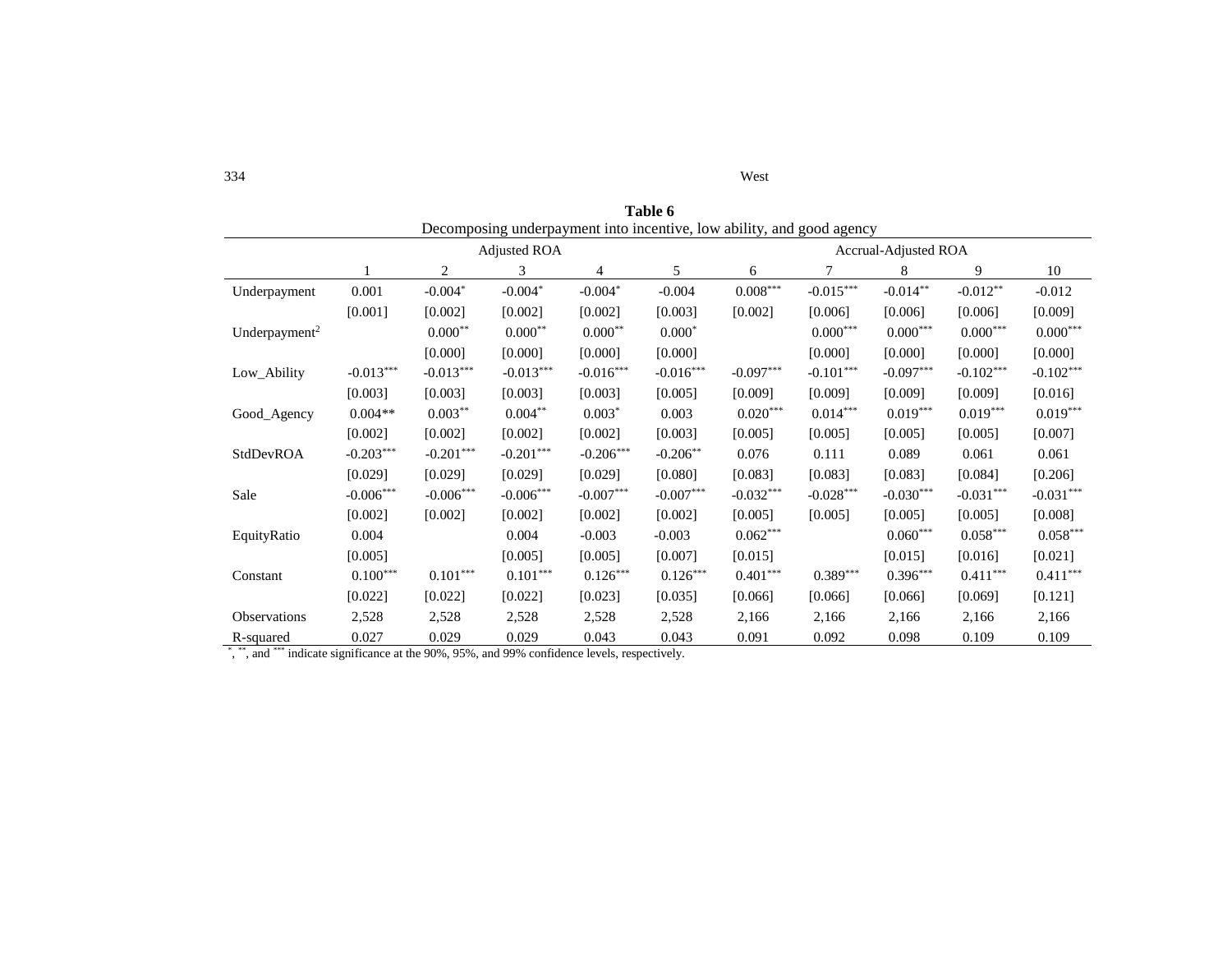#### INTERNATIONAL JOURNAL OF BUSINESS, 25(4), 2020 335

|                                | CEOs with low ability and the future performance |                                    |       |                                     |       |                |       |                |            |                   |            |                |            |                   |
|--------------------------------|--------------------------------------------------|------------------------------------|-------|-------------------------------------|-------|----------------|-------|----------------|------------|-------------------|------------|----------------|------------|-------------------|
|                                | Obs                                              | Industry<br>Adjusted<br><b>ROA</b> | Obs   | Industry<br>Adjusted<br>ROA Accrual | Obs   | <b>ROA</b>     | Obs   | ROA Accrual    | <b>Obs</b> | Accrual           | <b>Obs</b> | Pay Increase   | <b>Obs</b> | CEOpower          |
| Under $(0)$                    | 5.648                                            | 0.010                              | 4,849 | $-0.032$                            | 5.648 | 0.083          | 4,849 | 0.057          | 4.848      | 0.045             | 5.635      | 0.532          | 5.661      | 2.389             |
| <b>Under BadAbility</b><br>(1) | 3.470                                            | 0.006                              | 3.063 | $-0.066$                            | 3.470 | 0.081          | 3.063 | 0.019          | 3.064      | 0.074             | 3.467      | 0.354          | 3.481      | 2.463             |
| Combined<br>$Diff(0-1)$ T stat | 9.118                                            | 0.008<br>2.698                     | 7.912 | $-0.045$<br>8.968                   | 9.118 | 0.082<br>1.019 | 7.912 | 0.042<br>9.252 | 7.912      | 0.056<br>$-8.039$ | 9.102      | 0.465<br>6.865 | 9.142      | 2.417<br>$-3.231$ |

**Table 7**

We estimate the following:

*Residual pay it =*  $\gamma_0 + \sum_{m} I_0w$ *Ability,it +*  $\gamma_1$  *GoodAgency,it +*  $\epsilon$ *it* 

Where CEO ability is a set of proxies for CEO ability and Agency is a CEOpower variable. We employ three proxies of CEO ability. CEO Abn ROA (t-1, t-3) is average of the firm's ROA measured relative to the industry ROA over the past three years. CEO Abn Ret (t-3, t-1) is average of the firm's stock return measured relative to the industry over the past three years. CEO Log Market Cap (t-3, t-1) is natural logarithm of the average market capitalization of the companies the CEO worked for over the last three years. Negative predicted values of these proxies of CEO ability represent low CEO ability that lowers CEO pay. We employ CEOpower variable as an agency proxy. Negative predicted value of CEOpower variable represents good agency that lowers CEO pay. This approach estimates Eq. above with the full set of proxies for CEO low ability and good agency. We then select samples based on low CEO ability only and compare them to underpaid samples.

Industry Adjusted ROA is industry mean adjusted ROA using 49 industry classifications. Industry Adjusted ROA Accrual is industry mean adjusted ROA using 49 industry classifications and the accrual is subtracted. ROA is Return on Assets. ROA Accrual is Return on Assets and the accrual is subtracted from ROA. Accrual is measured using balance sheet approach. Refer back to Appendix for detailed variable descriptions for Accrual. Pay Increase is measured as a change in total pay from current year to next year. CEOpower variable is constructed by dividing CEO pay by the average pay of other non-CEO executives' pays that are listed on ExecuComp.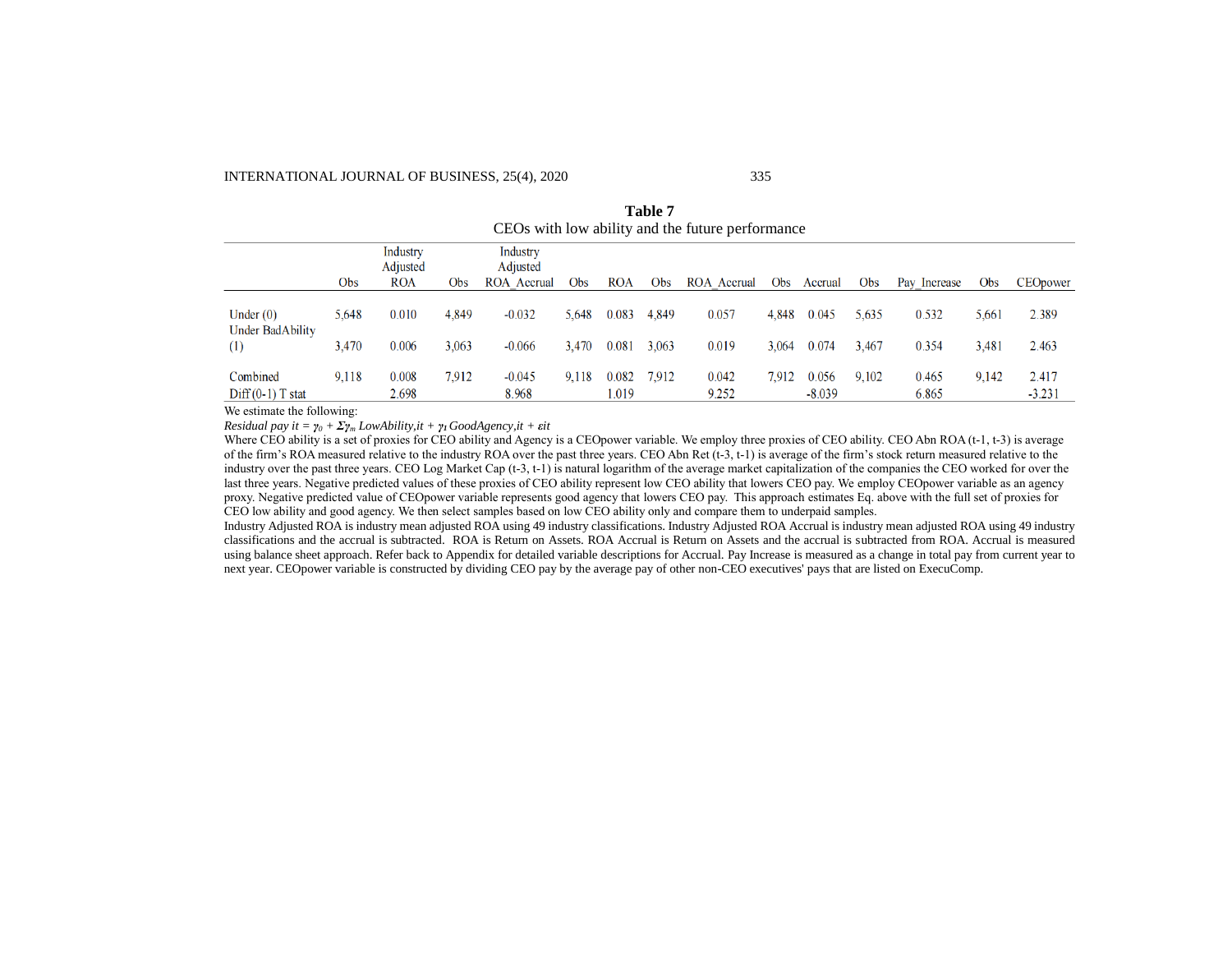Additionally, we performed simple t stat difference between underpaid samples with low ability and underpaid samples and reported in Table 7. After estimating Eq  $(4)$ above with the full set of proxies for CEO low ability and good agency, we then select samples based on underpaid due to low CEO ability and compare them to underpaid samples. We find that underpaid samples due to low CEO ability deliver lower future firm performance than underpaid samples on average. Difference in future firm performances is stronger and statistically more significant once we control for accrual using both ROA and industry adjusted ROA as a performance measure. We also find that underpaid samples with low CEO ability use more accruals than underpaid samples. Underpaid samples with low CEO ability also show a significantly higher CEO power, which implies a poor agency. Consistent with our expectation, underpaid samples with low CEO ability experience a significantly lower increase in pay than underpaid samples. Results in Table 7 confirms how the sample selected using decomposed underpayment due to low CEO ability are well behaving as expected.

### **VII. CONCLUSION**

This study presents how CEO underpayment affects both firm performance and CEO turnover the subsequent year. This is the first study to examine why some firms choose to pay their CEOs below the market rate and how it affects future firm performance and CEO turnover.

We find that extreme CEO underpayment is associated with better future firm performance after controlling for accrual thus we reject our hypothesis that CEO underpayment lowers firm value. With our basic results, we conclude that there is no such a thing as a negative incentive effect of underpaying CEOs.

We consider relative underpayment of a CEO because of poor past performance. We find that moderate underpayment conditional on poor performance is associated with negative future firm performance whereas extreme underpayment conditional on poor performance is associated with positive future firm performance. We use both industry adjusted accounting performance and change in accounting performance as a measure of performance and find a consistent U-shaped relationship between underpayment and future firm performance after controlling for accrual.

Additionally, we find that underpayment conditional on poor performance face a higher CEO dismissal rate. Thus, we conclude that underpaid CEOs who could not deliver better future firm performance after a poor past performance face higher dismissal rate.

When a CEO is getting underpaid despite his/her good past performance, only extreme CEO underpayment conditional on good past performance is associated with better future firm performance. We have consistent results using both industry adjusted ROA and change in ROA as our performance measure. We note a stronger U-shaped relationship between extreme underpayment and future firm performance with change in ROA as a measure of performance.

Moreover, we find that underpaid CEOs with good performance does not face high probability of voluntary departure. Our finding is inconsistent with our hypothesis since we expect for CEOs who are underpaid unjustly leave for a better job. Other factors, such as the limited availability of better jobs, CEO age, CEO tenure, and a high perceived cost of relocation may also determine the choices of underpaid CEOs with good past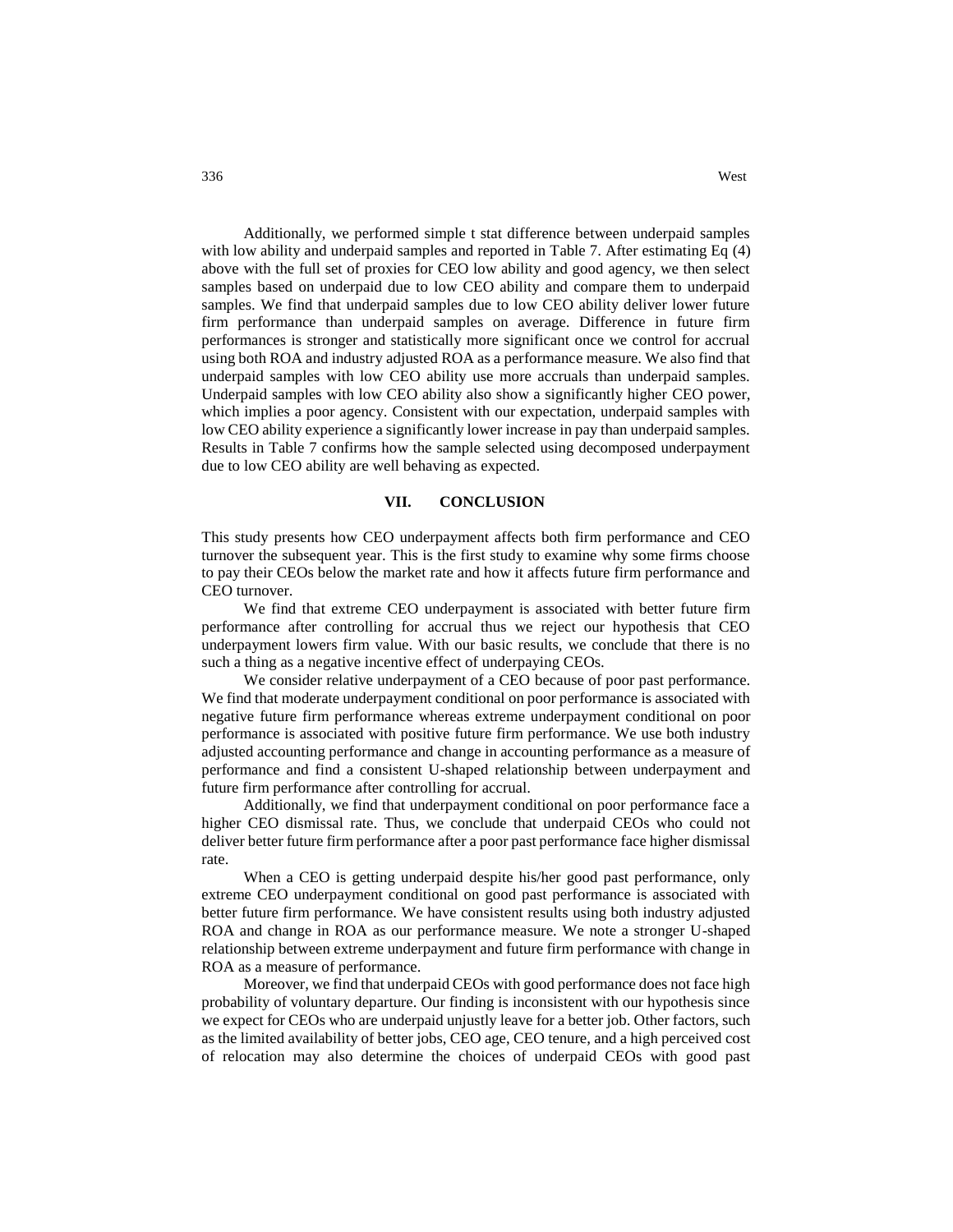performance to stay with their current firm. In unreported results, increase in pay for underpaid CEOs with good performance was significantly higher than the overpaid CEOs and this finding suggests an increase of pay as another factor in determining the rate of voluntary departure. When we compare our voluntary departure rate of underpaid CEOs with good performance to voluntary departure rate of our overpaid CEOs, we find that CEOs who are getting underpaid unjustly face higher rate of voluntary departure than overpaid CEOs.

Finally, we decompose our negative residual pay into CEO low ability, good agency, and incentive components. Consistent with our expectations, we find that lower pay for low ability is indeed negatively related to future performance, and lower pay due to good agency is positively related to future performance. Once we decompose source of undercompensation due to CEO low ability from incentive effects of underpayment and good agency effects of underpayment, we find consistent positive effects of underpaying CEOs once we control for accrual. Thus, we conclude that once we separate out low ability measure and good agency measure from unexplained lower CEO pay, underpayment of CEO is still associated with better future accounting performance.

This paper is the first study to consider all three sources of underpaying CEO and how they are related to future firm performance. We have shown that lower pay due to low CEO talent is associated with worse future firm performance whereas lower pay due to good agency is associated with positive future firm performance. More importantly, incentive effects of underpaying CEO is never studied before and we have shown that there is no negative incentive effects of underpaying CEO on future firm performance.

Overall, we find that there are no negative motivational effects of underpaying CEOs. We find that underpayment of CEOs with poor past performance as well as underpayment of CEOs with good past performance is associated with better future firm performance. Our results are robust to decomposition of underpayment. Moreover, underpaid CEOs with good performance did not show high probability of voluntary departure when compared to underpaid CEOs with bad performance. Does this mean firms can justify underpaying CEOs without facing high cost of replacement? The results should be taken with caution as underpaid CEOs with good performance do have significantly higher voluntary departure rate than overpaid CEOs though. We also find that underpayment of CEOs with poor past performance along with threat of dismissal are effective tools in delivering better future firm performance. Our results suggest that underpaying CEOs is value creating in general for the company and such a finding underscores the importance of reasonable compensation for CEOs and its positive impact on firm's value. In a world filled with extremely overpaid CEOs and a society that is starting to speak out about executive compensation levels, this is a noteworthy finding.

Variable definitions **Variable Definition Source** TDC1 Total pay TDC1: The sum of bonus, salary, the total value of restricted stock granted, the total value of stock options granted using a Black–Scholes model, long-term incentive payouts, and all other payments provided by ExecuComp. (000s). ExecuComp

**Appendix**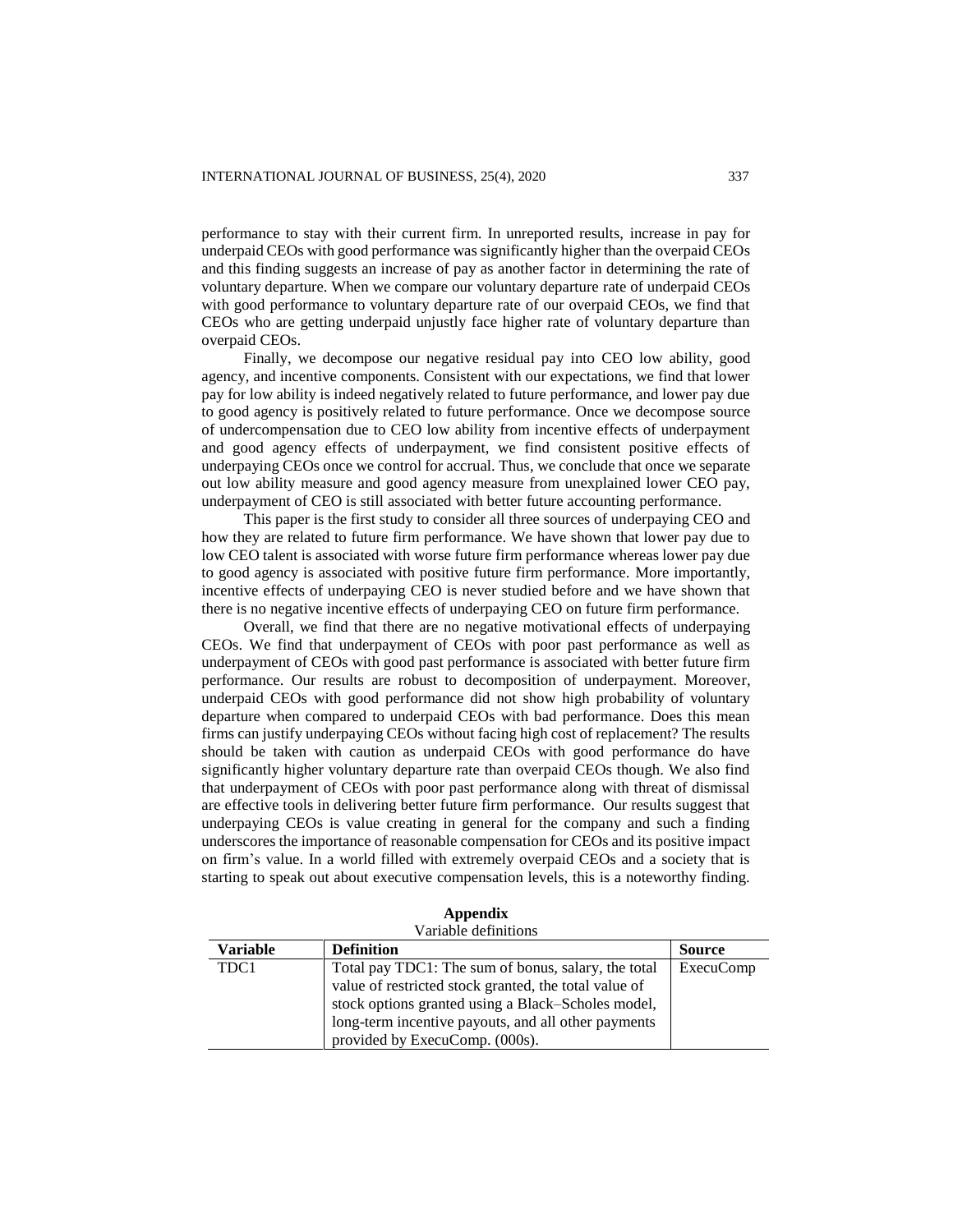| <b>ROA</b>                | Earnings before interest and taxes scaled by Total                                                  | Compustat        |
|---------------------------|-----------------------------------------------------------------------------------------------------|------------------|
|                           | asset at year t.<br>$ROA = EBIT/TA$ (both are in thousands) ROA is                                  |                  |
|                           | winsorized at 1%.                                                                                   |                  |
| <b>BHR</b>                | Buy and hold Stock market return with monthly                                                       | <b>CRSP</b>      |
|                           | returns from CRSP annual Buy and hold return is                                                     |                  |
|                           | calculated by using fiscal year end month.                                                          |                  |
|                           | BHR (December) = $(1+January$ return) *                                                             |                  |
|                           | (1+February return)*(1+December return) BHR is                                                      |                  |
|                           | winsorized at 1%.                                                                                   |                  |
| <b>StdDevROA</b>          | For the prior five years of the standard deviation of                                               |                  |
|                           |                                                                                                     | Compustat        |
|                           | annual percentage corporate return on assets for the                                                |                  |
| <b>StdDevBHR</b>          | prior five years. STD_ROA is winsorized at 1%.<br>For the prior five years of standard deviation of | <b>CRSP</b>      |
|                           |                                                                                                     |                  |
|                           | annual percentage stock market return. Refer to                                                     |                  |
|                           | BHR for detailed BHR calculation. Std_BHR is                                                        |                  |
|                           | winsorized at top 1%.                                                                               |                  |
| InvestOpp                 | The firm's year -end market-to-book ratio is                                                        | CRSP/            |
|                           | averaged over the five years ended the year prior to                                                | Compustat        |
|                           | the year in which CEO compensation is paid. Refer                                                   |                  |
|                           | back to MTB for detailed MTB calculation. Invest is                                                 |                  |
|                           | winsorized at 1%.                                                                                   |                  |
| Sale                      | Log of sales for the prior year to the year in which                                                | Compustat        |
|                           | compensation is awarded.                                                                            |                  |
| Underpayment              | Undercompensation measured from yearly pay                                                          | <b>ExecuComp</b> |
|                           | regression. Unexplained negative TDC1 value.                                                        |                  |
| Underpayment <sup>2</sup> | Scaled by 1000 thus in millions. Winsorized at 1%                                                   | <b>ExecuComp</b> |
|                           | of undercompensation measured from yearly                                                           |                  |
|                           | regression.                                                                                         |                  |
|                           | Squared term of Underpayment. Scaled by                                                             |                  |
|                           | 1,000,000.                                                                                          |                  |
| <b>BTM</b>                | Book to market ratio is calculated on the market                                                    | CRSP/            |
|                           | value and book value of the firm's equity at the end                                                | Compustat        |
|                           | of year prior to which compensation is paid.                                                        |                  |
|                           | $BTM = [BE+(AT-BE)]/[ME+(AT-BE)]$                                                                   |                  |
|                           | BTM is adjusted book to market ratio to correct a                                                   |                  |
|                           | large negative values of Market to book ratio.                                                      |                  |
|                           | $ME = \text{csho*prec_f} = \text{number of shares outstanding *}$                                   |                  |
|                           | price of share                                                                                      |                  |
|                           | $BE = (total asset - deferred taxes + common share)$                                                |                  |
|                           | reserved for conversion to debt)-(liabilities +                                                     |                  |
|                           | common shares reserved for preferred stock)                                                         |                  |
|                           | BTM is winsorized at 1%                                                                             |                  |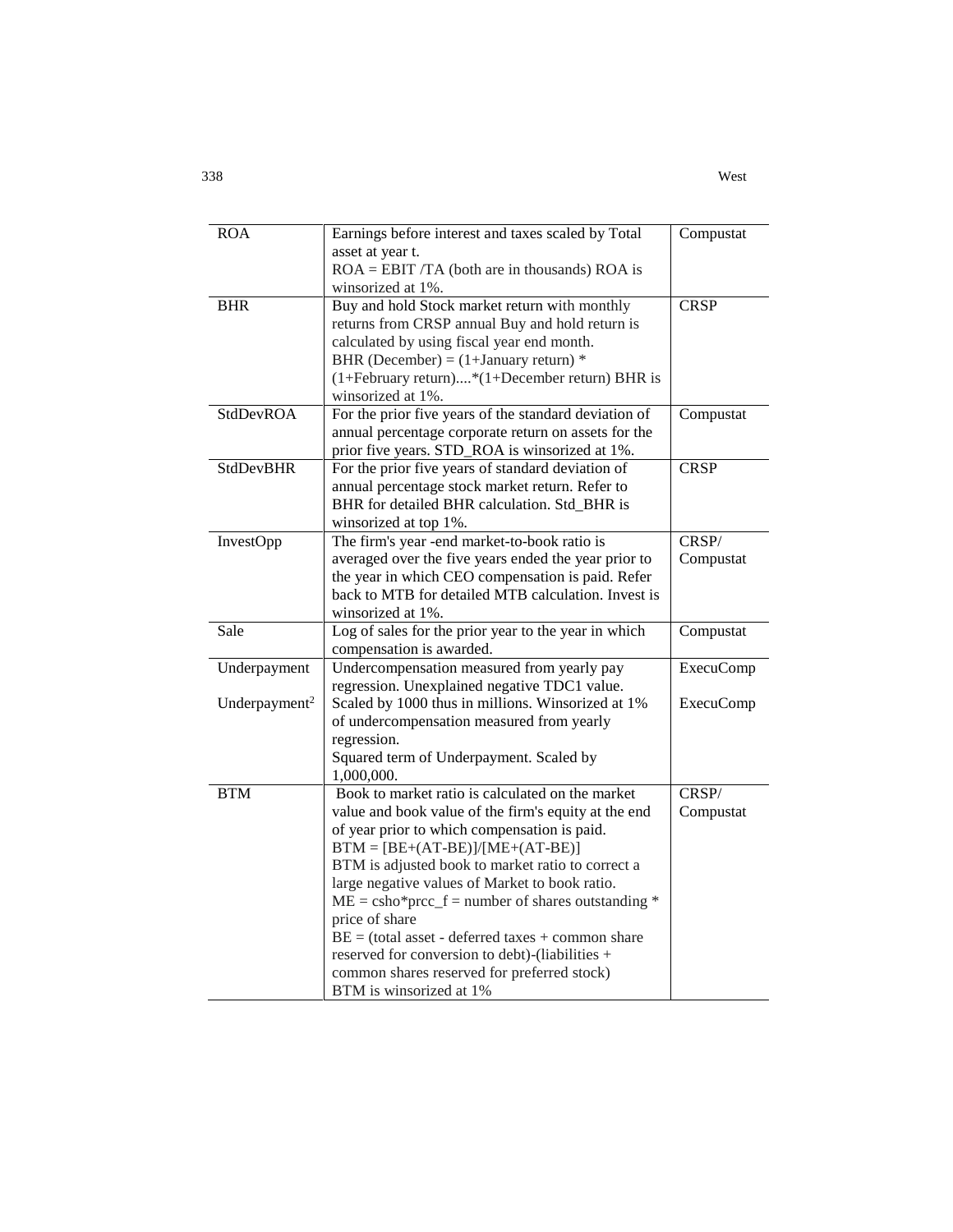| EquityRatio | A ratio of equity payment over total compensation.<br>Equity payment includes total value of restricted<br>stock granted, total value of stock option granted<br>using a Black-Sholes model, and Fair value of all<br>stock awards during the year.                                                                                                                                                                                                                                                                                                                                                                                                                                                                                                                                 | <b>ExecuComp</b> |
|-------------|-------------------------------------------------------------------------------------------------------------------------------------------------------------------------------------------------------------------------------------------------------------------------------------------------------------------------------------------------------------------------------------------------------------------------------------------------------------------------------------------------------------------------------------------------------------------------------------------------------------------------------------------------------------------------------------------------------------------------------------------------------------------------------------|------------------|
| AdjROA      | Earnings Before Interests and Taxes scaled by total<br>asset at year t+1 and winsorized at 1%. Winsorized<br>ROA has been industry mean adjusted using 49<br>industry classifications.                                                                                                                                                                                                                                                                                                                                                                                                                                                                                                                                                                                              | Compustat        |
| Accrual     | Balance sheet based accrual is estimated as<br>following and is subtracted from winsorized<br>Industry mean adjusted return on asset.<br>$ACCR$ BS = $[(\Delta CA - \Delta Cash) - (\Delta CL - \Delta STD) -$<br>Dep]/ Avass<br>where ACCR_BS is accruals computed using<br>consecutive<br>changes in the balance sheet data items; $\Delta$ CA is<br>changes in total current assets (Compustat ACT);<br>$\Delta$ Cash is changes in cash and short-term<br>investments (Compustat CHE); $\Delta CL$ is changes in<br>total current liabilities (Compustat LCT); ASTD is<br>changes in debt in current liabilities (Compustat<br>DLC); Dep is depreciation and amortization<br>expenses from the income statement (Compustat<br>DP); Avass is average total assets (Compustat AT) | Compustat        |
| Performance | Performance is a dummy variable that is defined to<br>equal to 1 if industry-adjusted ROA is positive for<br>both year t-1 and year t. Performance is equal to 0<br>otherwise. Other measures of Performance are also<br>used for robustness.                                                                                                                                                                                                                                                                                                                                                                                                                                                                                                                                       | <b>CRSP</b>      |
| AdjBHR      | Industry-adjusted BHR using 49 industry<br>classifications at year t+1. Industry-adjusted BHR is<br>winsorized at 1%.<br>Refer back to BHR for detailed BHR calculation.                                                                                                                                                                                                                                                                                                                                                                                                                                                                                                                                                                                                            | <b>CRSP</b>      |

### **REFERENCES**

- Albuquerque, A.M., G.D. Franco, and R.S. Verdi, 2012, "Peer Choice in CEO Compensation. Journal of Financial Economics," Forthcoming Rotman School of Management*, Working Paper No. 2146185*.
- Antle, R., and A. Smith, 1986, "An Empirical Investigation of the Relative Performance Evaluation of Corporate Executives," *Journal of Accounting Research*, 24, 1-39.
- Barro, J.R., and R.J. Barro, 1990, "Pay, Performance and Turnover of Bank CEOs," *Journal of Labor Economics*, 8, 48-481.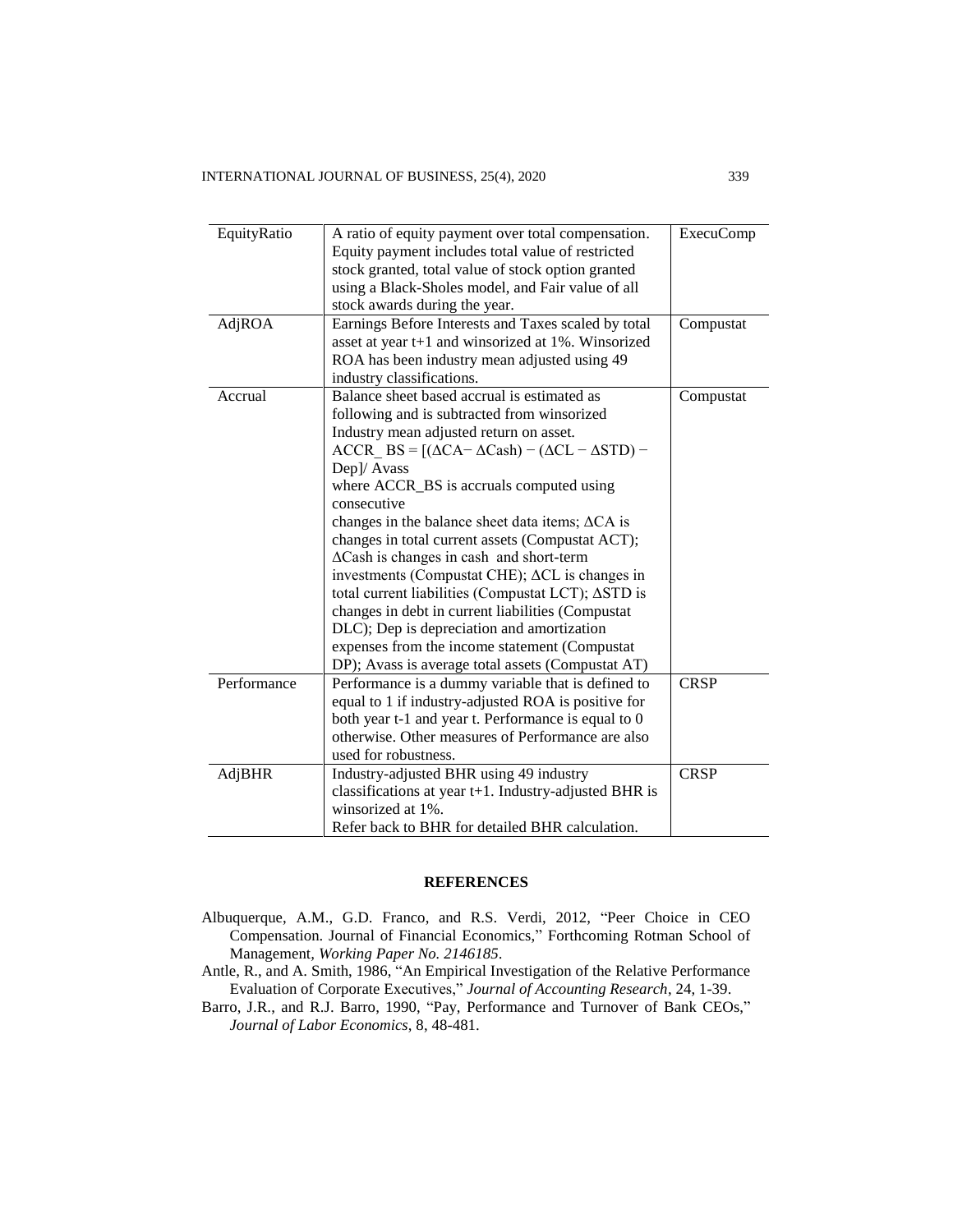- Bebchuk, L.A, and J. Fried, 2004, "Pay Without Performance," *Harvard University Press*, Cambridge, MA.
- Bebchuk, L. A., Y. Grinstein, and U. Peyer, 2006, "Lucky CEOs," *unpublished working paper*, Harvard Law School John M. Olin Center.
- Bertrand, M. and S. Mullainathan, 2001, "Are CEOs Rewarded for Luck? The Ones without Principles Are," *Quarterly Journal of Economics*, 116, 901–932.
- Brick, I., O. Palmon, and J. Wald, 2006, "CEO Compensation, Director Compensation, and Firm Performance: Evidence of Cronyism?" *Journal of Corporate Finance,* 12, 403-423.
- Core, J.R., W.R. Guay, and R. Thomas, 2005, "Is CEO Compensation Inefficient Pay without Performance?" *University of Michigan Law Review,* 103, 1141–1185.
- Core, J. E., R. W. Holthausen, and D. F. Larcker, 1999, "Corporate Governance, Chief Executive Officer Compensation, and Firm Performance." *Journal of Financial Economics,* LI, 371–406.
- Coughlan, A.T., and R.M. Schmidt, 1985, "Executive compensation, management turnover and firm performance," *Journal of Accounting and Economics*, 7, 43-66.
- Crystal, G.S., 1991, "In Search of Excess: The Overcompensation of American Executives," *W. W. Norton Co,* New York, NY
- Davis J.H., F.D. Schoorman, and L. Donaldson, 1997, "Toward A Stewardship Theory of Management," *Academy of Management Review,* 22(1): 20–47.
- Defeo, V.J., R.A. Lambert, and D.F. Larcker, 1989, "The Executive Compensation Effects of Equity-for-debt Swaps," *Accounting Review*, 64, 201-227.
- Defond, M.L., and C.W. Park, 1999, "The Effect of Competition on CEO Turnover," *Journal of Accounting and Economics* 27, 33-56.
- Ely, K.M., 1991, "Interindustry Differences in the Relation between Compensation and Firm Performance Variables," *Journal of Accounting Research,* 29, 37-58.
- Ezzamel M, and R. Watson, 1998, "Market Comparison Earnings and the Bidding-up of Executive Cash Compensation: Evidence from the United Kingdom," *Academy of Management Journal,* 41(2): 221–231.
- Fama E.F., 1980, "Agency Problems and the Theory of the Firm". *Journal of Political Economy,* 88(2): 288–306.
- Fong, E.A., V.F. Misangyi, and H.L. Tosi, 2010, "The Effect of CEO Pay Deviations on CEO Withdrawal, Firm Size, and Firm Profits", *Strategic Management Journal*, 31: 629-651.
- ["Fortune 50 CEO pay vs. our salaries" 2012,](http://money.cnn.com/magazines/fortune/fortune500/) *CNN.com*. Retrieved January 27, 2014, from <http://money.cnn.com/magazines/fortune/fortune500/2012/ceo-pay-ratios/>
- Gabaix, X. and A. Landier, 2008, "Why Has CEO Pay Increased So Much?," *Quarterly Journal of Economics,* 123, 49–100.
- Gao, H., J. Harford, K. Li, 2009, "Incentive Effects of Extreme CEO Pay Cuts," *Working Paper*.
- Gibbons, R., K. Murphy, 1990, "Relative Performance Evaluation and Chief Executive Officers" *Industrial and Labor Relations,* 43(special issue), 30-51.
- Gompers P., J. Ishii, A. Metrick, 2003, "Corporate Governance and Equity Prices," *Quarterly Journal of Economics*, 118, 107-155.
- Greenberg J., 1990, "Employee Theft as a Reaction to Underpayment Inequity: The Hidden Cost of Pay Cuts" *Journal of Applied Psychology*, 75(5), 561–568.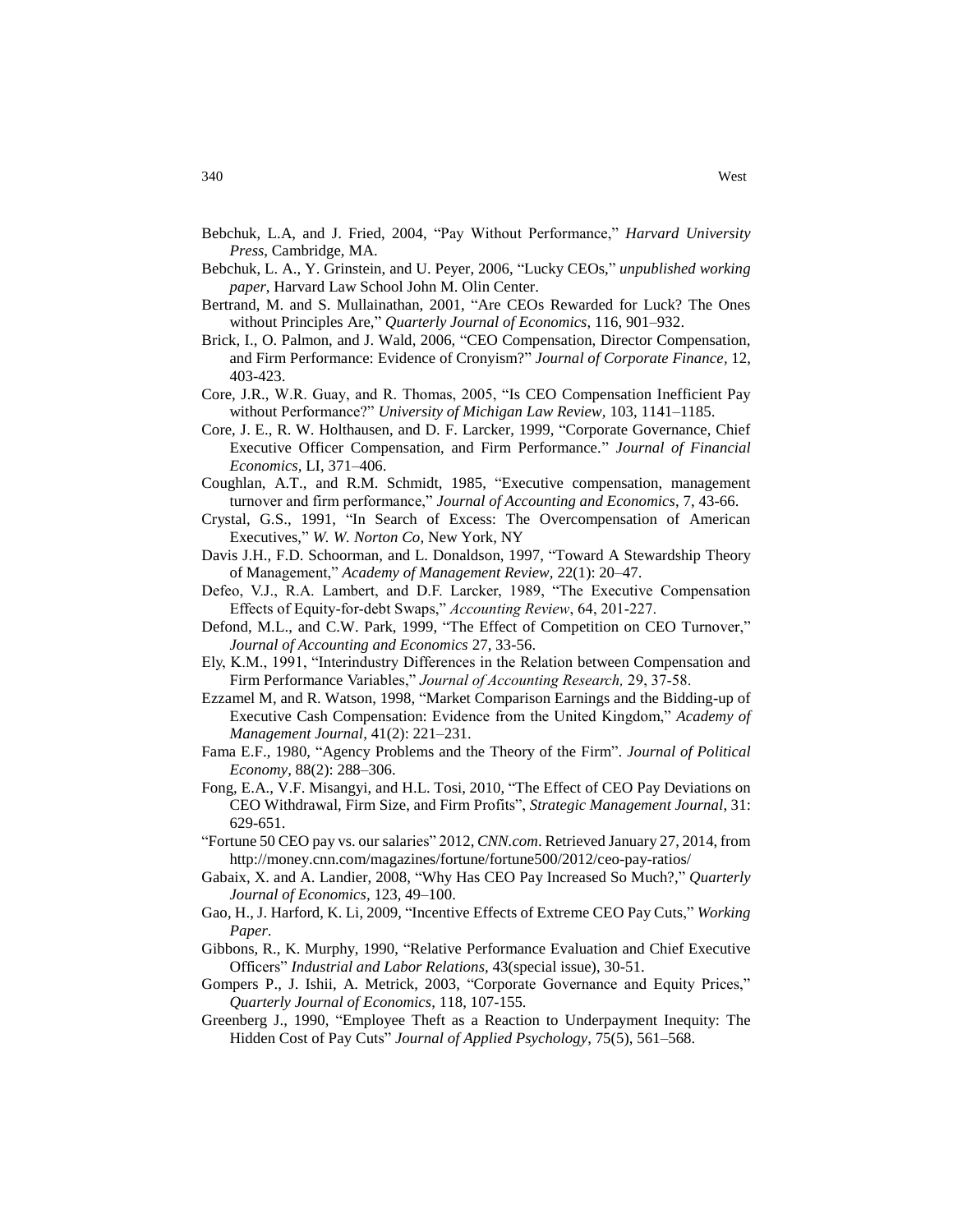- Habib, M.A., A. Ljungqvist, 2005, "Firm Value and Managerial Incentives: A Stochastic Frontier Approach," *Journal of Business* 78, 2053-2093.
- Hall, B.J. and J.B. Liebman, 1998, "Are CEOs Really Paid Like Bureaucrats?" *Quarterly Journal of Economics*, 112(3), 653-691.
- Hayes, R.M., and S. Schaefer, 2000, "Implicit Contracts and the Explanatory Power of Top Executive Compensation for Future Performance," *Rand Journal of Economics*, 31, 279-293.
- Himmelberg, C. P. and R.G. Hubbard, 2000, "Incentive Pay and the Market for CEOs: An Analysis of Pay-for-performance Sensitivity," *unpublished working paper,* Columbia University.
- Hirshleifer, D. and S. Yoon, 1992, "Risk, Managerial Effort and Project Choice," *Journal of Financial Intermediation*, 2, 308-345.
- Holmstrom, B., 1982, "Moral Hazard in Teams," *Bell Journal of Economics,* 13, 324- 340.
- Jensen, M.C. and K.J. Murphy, 1990a, "CEO incentives It's Not How Much You Pay, but How," *Journal of Applied Corporate Finance,* 3649.
- Jensen, M.C., and K.J. Murphy, 1990b, "Performance Pay and Top-Management Incentives," *Journal of Political Economy*, 98(2), 225-264.
- Kaplan, S.E. and B. Minton, 2006, "How Has CEO Turnover Changed? Increasingly Performance Sensitive Boards and Increasingly Uneasy CEOs," *unpublished working paper*, Ohio State University.
- Kaplan, S.E. and J.D. Rauh, 2007, "Wall Street and Main Street: What Contributes to the Rise in the Highest Incomes?" *unpublished working paper,* University of Chicago.
- Leonard, J.S., 1990, "Executive Pay and Firm Performance," *Industrial and Labor Relations Review*, 43, 13S-29S.
- Marris R. 1964, "The Economic Theory of Managerial Capitalism," *Free Press,* New York.
- McClelland D.C., R.E. Boyatzis, 1982, "Leadership Motive Pattern and Long-term Success in Management," *Journal of Applied Psychology,* 67(6): 737–743.
- Mehran, H., 1995, "Executive Compensation Structure, Ownership, and Firm Performance." *Journal of Financial Economics,* 38, 163-184.
- Miller, D.J., 1995, "CEO salary Increases May Be Rational After All: Referents and Contracts in CEO Pay," *Academy of Management Journal*, 38(5): 1361–1385.
- Morck, R., A. Shleifer, and R. Vishny, 1989, "Alternative Mechanisms of Corporate Control," *American Economic Review*, 79, 842–852.
- Murphy, K., 1985, "Corporate Performance and Managerial Remuneration: An Empirical Analysis," *Journal of Accounting and Economics,* 7, 11-42.
- Murphy, K.J., and J.L. Zimmerman, 1993, "Financial Performance Surrounding CEO Turnover," *Journal of Accounting and Economics*, 16, 273-315
- Murphy, K., 1998, "Executive Compensation," Orley Ashenfelter and David Card*, eds.: Handbook of Labor Economics,* Vol. 3 (North Holland, Amsterdam).
- O'Reilly, C.A. III, B.G. Main, and G.S. Crystal, 1988, "CEO Compensation as Tournament and Social Comparison: A Tale of Two Theories," *Administrative Science Quarterly,* 33(2): 257–274.
- Paul, J.M., 1992, "On the Efficiency of Stock-based Compensation," *Review of Financial Studies*, 5, 471-502.